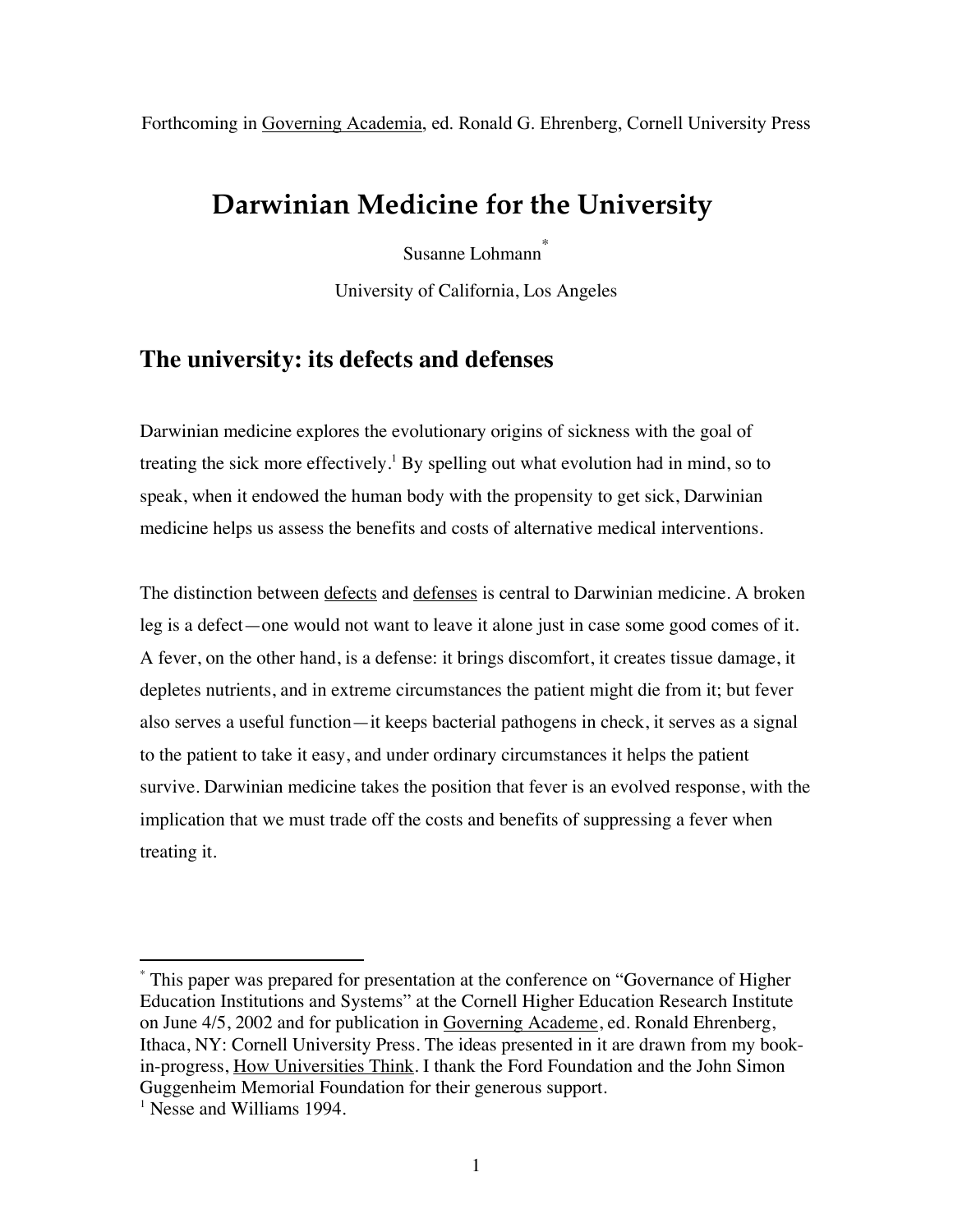This paper applies Darwinian medicine to the university. Much that looks like a defect of the university is in fact a defense. Defects are bad; they need to be eliminated. Defenses look bad but they are subtle design solutions that evolved in interaction with a demanding environment; they need to be preserved, or at the very least it needs to be recognized that eliminating them comes at a cost. The vexed institution of tenure is an example of a defense, as are the impossibly rigid boundaries separating the disciplines.

Effective university reform must distinguish between defects and defenses so it can eliminate the defects and go lightly on the defenses. Making such distinctions requires an understanding of what the university is *for*—what problems the university was designed, or evolved, to solve.

I contend that the function of the university is to enable deep specialization. The structures of the university emerged to solve several problems: how to nurse deeply specialized scholars, how to protect them from each other and the outside world, and how to pool the results of their distributed inquiries.

The problems to which the university is a response are hard problems, and there is no free lunch. Institutional solutions are generally second-best in the sense that they constitute the best solution that is feasible in the light of environmental constraints (in which case they are a defense), or they are less than second-best (in which case they are defective).

As a necessary by-product of fulfilling their productive functions, the structures of the university have a tendency to ossify. It is precisely because the powerful incentives and protections afforded by these structures are intertwined with their potential for ossification that it is hard to disentangle where the defects of the university end and its defenses begin.

The university's built-in tendency to ossify and the co-mingling of defects and defenses explain why the structures of the university are so resistant to change and improvement why they are hard to change in the first place, and hard to change for the better.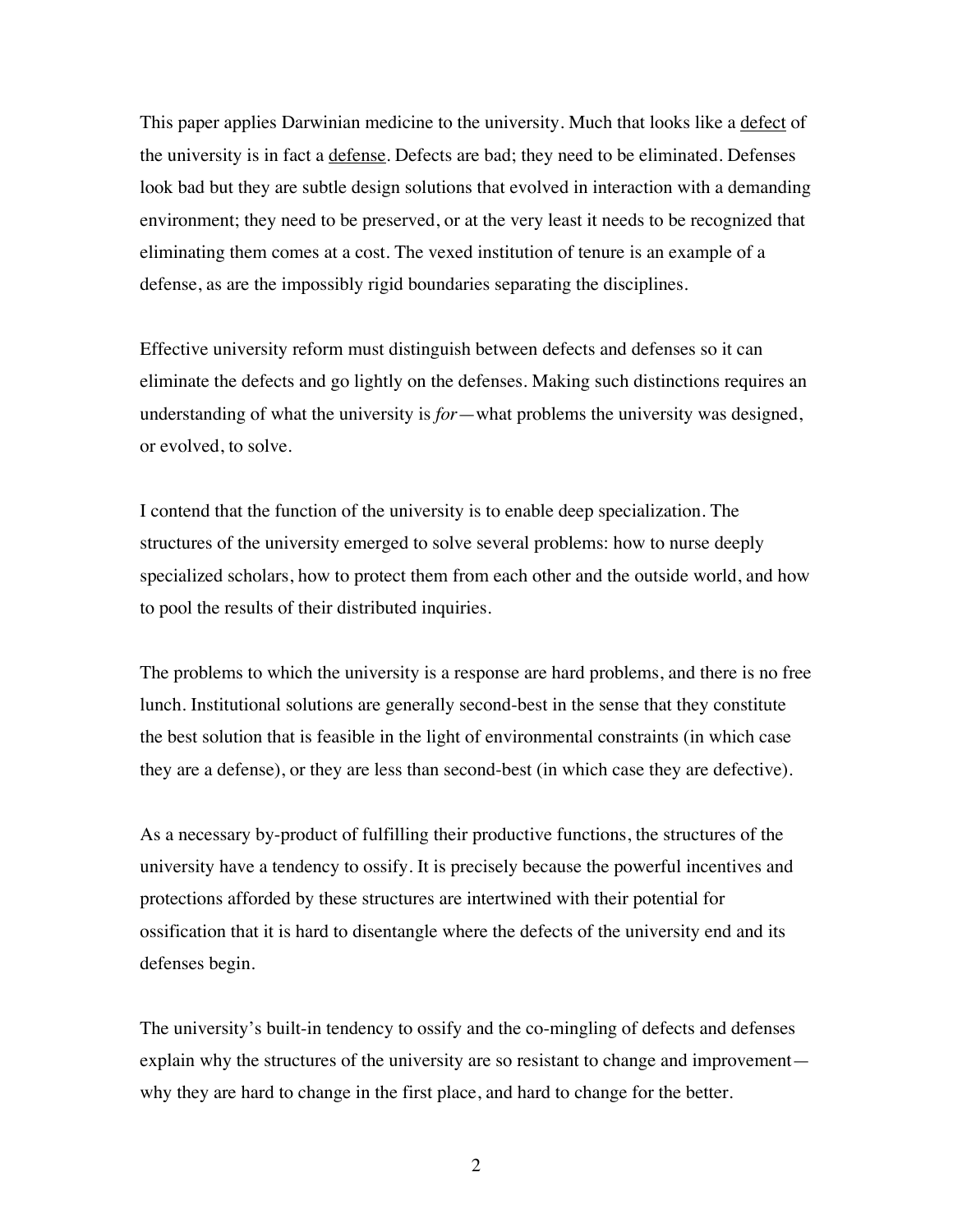To complicate matters, ossification implies that a solution that worked well initially (it started out as a defense) can become dysfunctional over time (it ends up becoming a defect). For this reason, any practical project of reforming the way the university is governed needs to respect thick history and local detail. Armchair-theorizing cannot say definitively "this is a defect—off with its head" and "that's a defense—better not mess with it."

The remainder of this paper is structured as follows. I begin with a short history of the university. Drawing on history, I argue that the structures of the university that enable deep specialization are naturally and inherently resistant to change. What makes the university strong is precisely what makes it weak. I spell out how institutions of higher education can be designed to remain intellectually vibrant and structurally pliable even though their constituent elements—deeply specialized scholars and discipline-based departments—are doomed to ossify.

### **A short history of the university**

In the history of the human race, the medieval university stands out as one of the great political institutions of all time. It drew Western Europe out of the Dark Ages and into the light. It invented cosmopolitan structures and norms that are still with us today.

Two archetypes emerged in  $12<sup>th</sup>$  and  $13<sup>th</sup>$  century France and Italy. Paris offered a free space for the theological debates that prepared the way for the Reformation. Bologna trained students in the legal statutes and reasoning that would come to support increasingly complex political and economic institutions all over Europe.

In both cases, a complex institution cristallized, the result of a decentralized process of annealing. Both Paris and Bologna were shaped by the conflict with their environment, and in similar ways, but they ended up at opposite ends of the governance spectrum, Paris controlled by its faculty, Bologna by its students.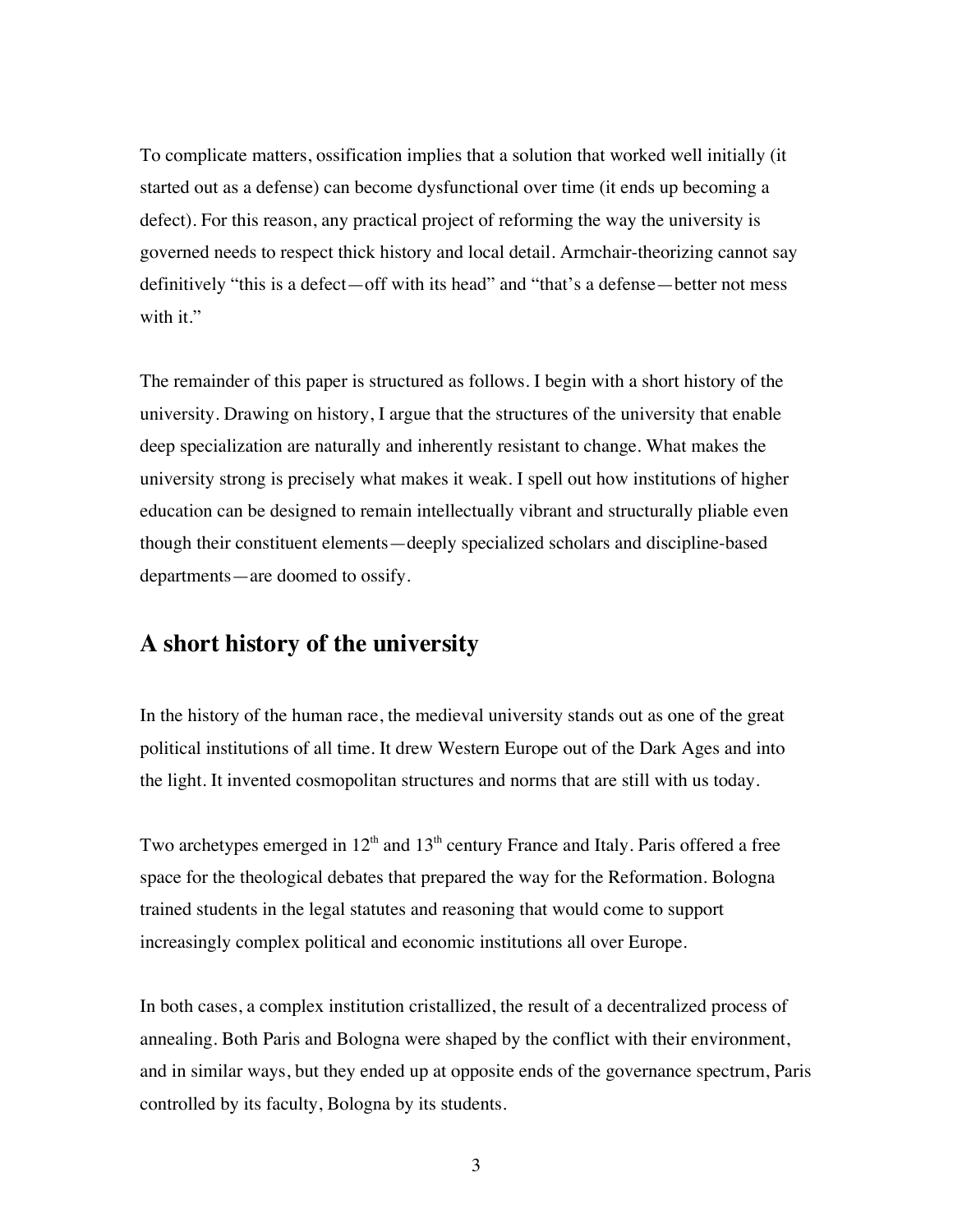Paris attracted students from all over Europe. They came to hear the charismatic Peter Abelard apply the scholastic method to questions of speculative theology, such as whether the bread and wine consumed during mass truly turn into the body and blood of Christ, or only in spirit. In an age permeated by religion, in which any position outside of the pale defined by the Church was considered heresy and heretics were burned at the stake, the *sic et non* (pro and con) exploration of a theological issue was nothing short of daring, and Abelard's students picked up on the fact that he was onto something big.

The University of Paris thus started out as an amorphous group of faculty and students collecting in and around the Cathedral School of Notre Dame, with few norms and no internal oganizational structure in place. Over the years, the faculty fought with the Church over rights and entitlements, including in particular the right to appoint new faculty. The pope and the emperor were drawn into these fights, and the faculty played them off against each other.

Migration, boycott, and violence pushed forward the cause of the faculty. It helped that the medieval university had no physical plant—the faculty could threaten to leave for another city and take the university (themselves and their students) with them. On occasion, this threat was realized, in which case it led to new university foundings in surrounding cities; mass migration turned out to be the mechanism by which the idea of the university, and its emerging structures, spread.

As each bitter conflict was resolved, some protective piece of structure fell into place some right was awarded here, another entitlement there. Pieces of structure were negotiated to prevent future conflict, or to encourage non-violent conflict resolution, or for damage control purposes. In this way, over the course of a century, an extraordinarly complex institution emerged brick by protective brick. In a decentralized process planned by nobody, structures evolved that protected the inhabitants of the university from the outside world. Thus, in the midst of the Middles Ages, an era not known for its intellectual tolerance, the university carved out a safe space for scholarly inquiry.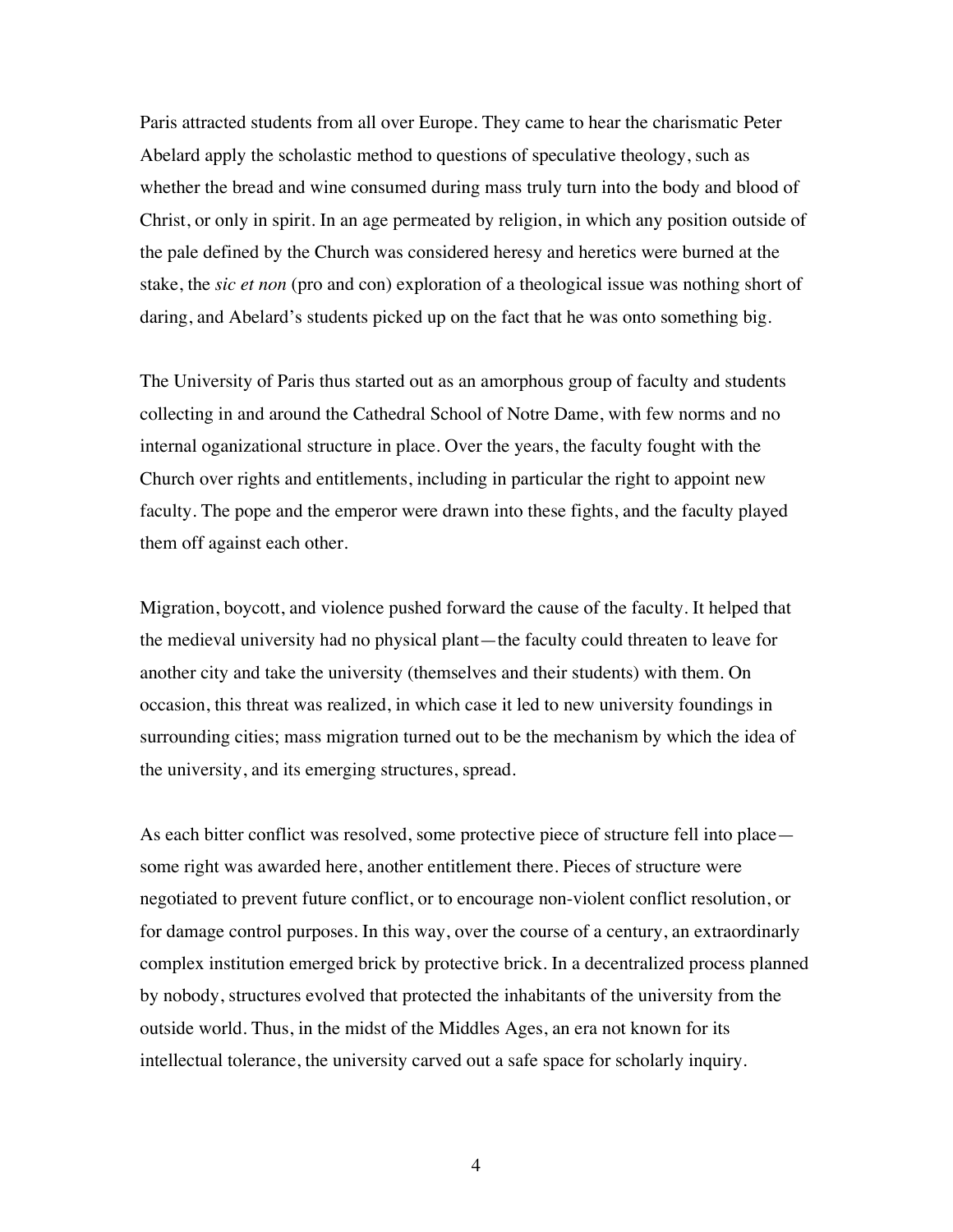Because it was the faculty who led the fight against the Church, Paris ended up with a governance structure dominated by the faculty: it was the faculty who voted on the issues of the day, staffed the administration, set the curriculum, and appointed new faculty.

As the university became increasingly differentiated into schools and departments, and factions within schools and departments, and factions within factions, it became internally conflicted. The members of a faction tend to reserve the most intense feelings of hatred for their intellectual neighbors rather than for the inhabitants of far-away worlds. This makes it very hard for faculty in the same, or closely related, fields to agree on appointments and curriculum design.

Protective structures followed faculty infighting: strong walls sprang up to separate the departments and schools, and federalist structures emerged. The voting procedures that aggregated the preferences within and across departments and schools became ever more complex. The university thus developed an intricate internal organization to protect the faculty from each other.

Meanwhile, students flocked from over the mountains (the northern and western parts of Western Europe) to study law in Bologna, and it was they who led the fight that created a great university. Foreign students did not have the same rights and entitlements as the citizens of Bologna. They were vulnerable to exploitation by the local townspeople, especially landlords and tradesmen, with no legal recourse. If a drunken student got into a fight and killed a local, he would be judged by a jury consisting of local citizens, and the outcome would not generally be favorable—hence the students' demand to be judged by their student peers.

The foreign students banded together for reasons of protection. They formed nations, that is, groupings of students with shared geographic origins. Collectively, they fought the Commune of Bologna for rights and entitlements. Here, too, the weapons of choice were migration, boycott, and violence. Once again, in the course of a century a complex institution emerged, loaded with rights and entitlements protecting its inhabitants from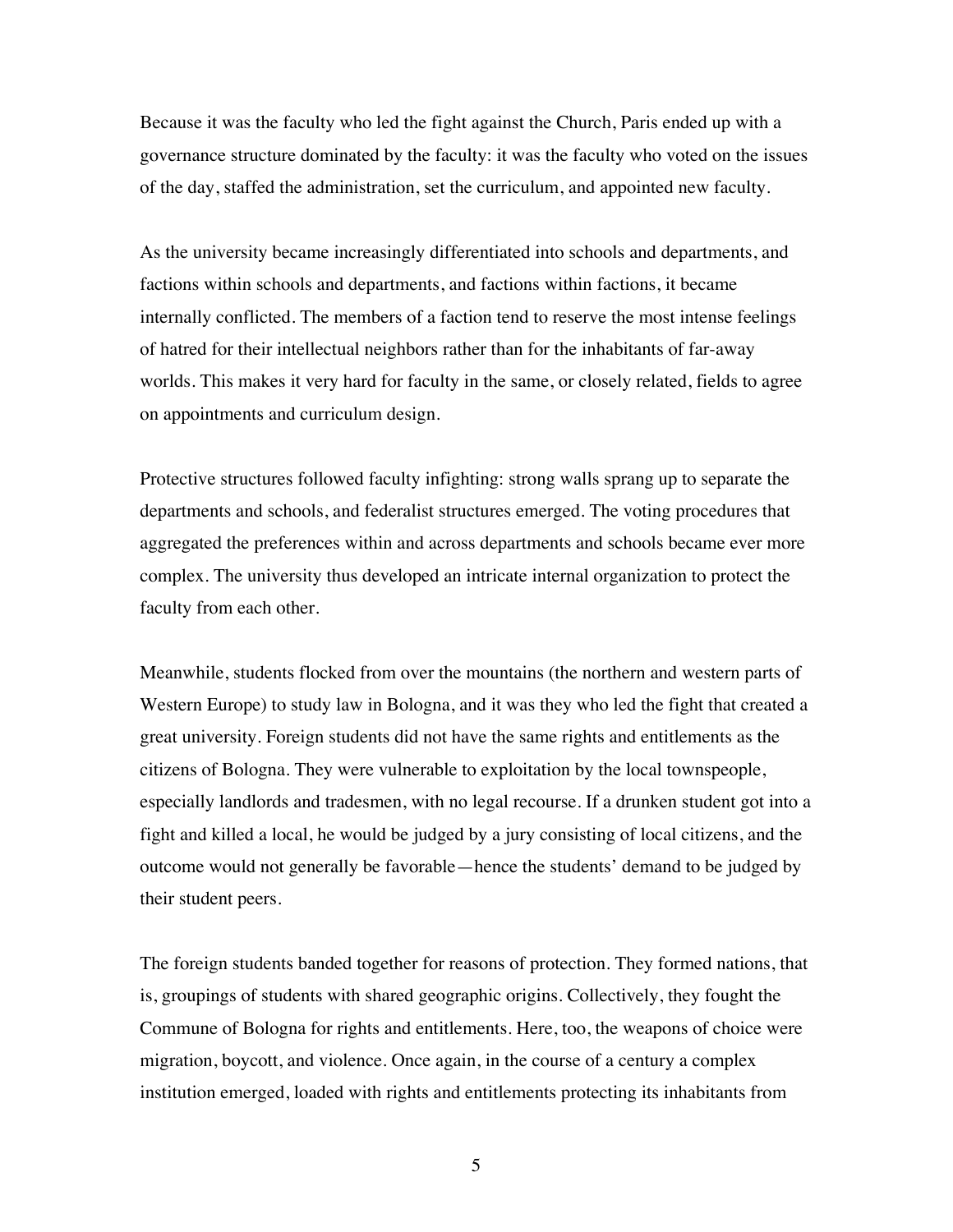the outside world—but now, because it was the students who carried the water, the university ended up with a governance structure dominated by students: it was the students who voted on the issues of the day, staffed the administration, set the curriculum, and appointed the faculty.

The institutional structures that emerged in Paris and Bologna include bottom-up governance, representative assemblies, decentralized federalist structures, complex voting procedures, and institutionalized forms of conflict resolution (the latter snuffed out the violence that used to be an inevitable by-product of conflict).

The idea of the university emerged, manifesting itself in the norms of *ubique docendi* (the right to teach at any institution after graduating from one of the them), open access, open information, and free inquiry. These norms, powerful as they are, are ultimately derivative to the institutional structures of the university: a norm of free inquiry is not worth much without a structure in place that protects the inquirer from being imprisoned, killed, or (worst of all) excommunicated.

The Middle Ages saw the emergence of complex voting procedures in the Italian city state and of bottom-up governance processes in the medieval guild; but the politics of the city states remained violence-prone, and the guilds did not exactly embrace ideas of open access and open information. The university was unique in the astonishing combination of structures and norms it developed allowing its inhabitants to engage in peaceful intellectual inquiry and protecting them from the outside world and from each other.

In its early fighting years, the medieval university was as intellectually vibrant as its structures were pliable. Once its structures, and the associated protections, got locked in, the university ossified intellectually. The scholastic method, wild and wonderful in its early years, matured and joined the establishment, finding its apotheosis in Thomas Aquinas' *Summa Theologica* (the title itself has an end-of-history quality, quite unlike Abelard's title *Sic et Non*, which has an open-ended air about it). The scholastic method degenerated into an ever more refined system of logic-chopping exercises applied in a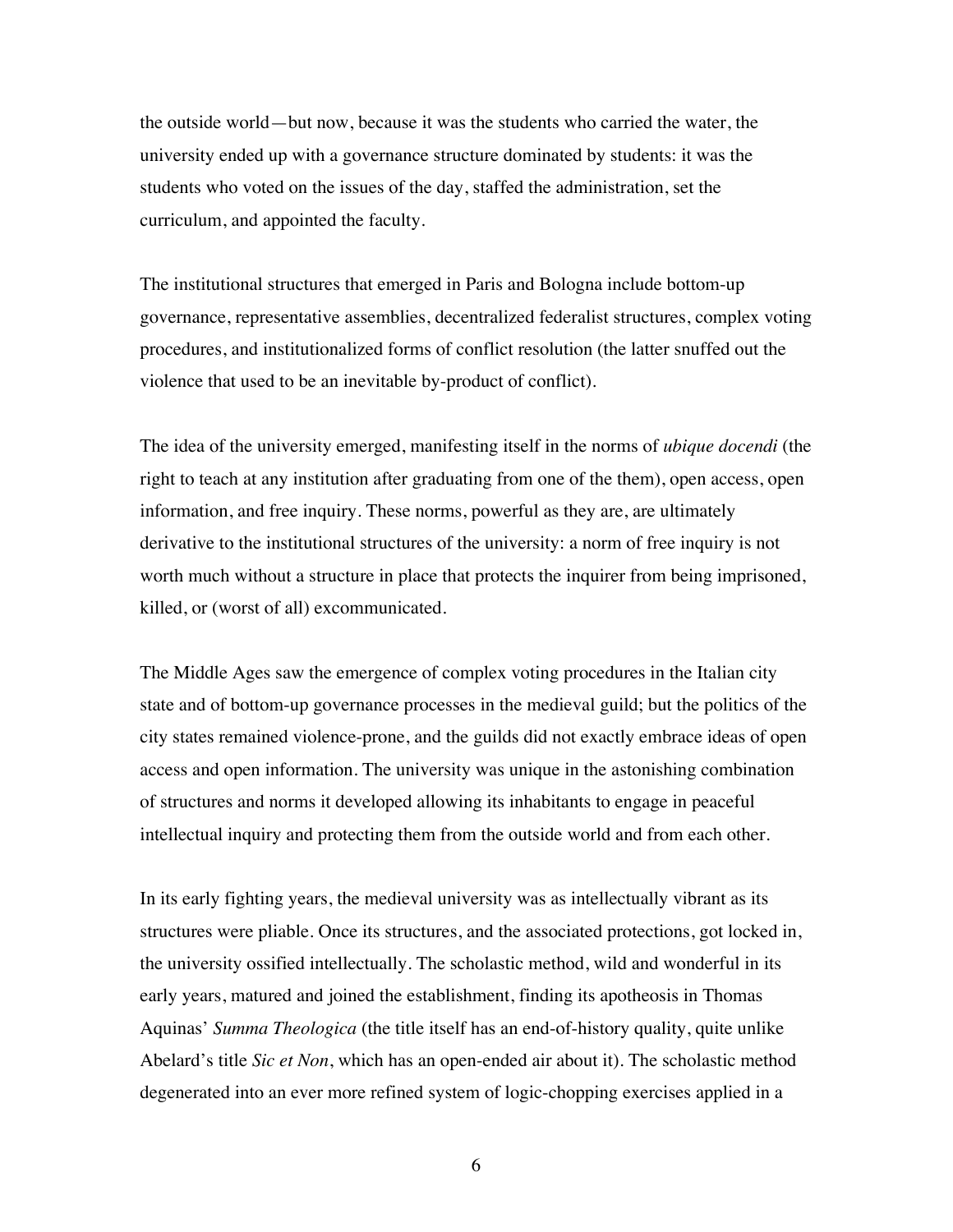mindless and mechanical way to questions of great irrelevance, as in, how many angels are there on a pinhead. As the society surrounding the university became more interested in history and language, and more empirically oriented, the scholastic method was doomed.

The medieval university missed the boat come the Renaissance. In Italy, many universities continued to apply the scholastic method for one hundreds years after the society around them had reinvented itself in full. The intellectual underpinnings of the Renaissance were developed in private academies outside of the university. Humanist ideas got picked up by newly founded universities, including universities in Northern Europe far away from the geographic center of Renaissance action.

During the religious wars of the  $16<sup>th</sup>$  and  $17<sup>th</sup>$  centuries, institutions of higher learning were established by local rulers seeking prestige and control (the principle of *cuius regio, eius religio* applied not only to countries, but also to universities). The university in Europe was in decline in the  $17<sup>th</sup>$  century and became utterly moribund in the  $18<sup>th</sup>$ century. It was missing in action during the Enlightenment and the Scientific Revolution, which largely took place outside of the university, in private academies, societies, and salons. Many of the leading scholars and scientists were independently wealthy, and it was their wealth that afforded them "a room of their own," and not the protective structures of the university.

After a steady decline lasting several centuries (and contradicting the idea of history being an "ever upward-lifting" process),  $19<sup>th</sup>$  century Germany entered the world stage with a couple of innovations that, together with the inventions of the medieval university, came to define the modern university.

Progressive reformers developed the norms of *Lehrfreiheit* (freedom to teach) and *Lernfreiheit* (freedom to learn). Wilhelm von Humboldt, in particular, promoted the idea that science is not a fixed body of knowledge that students can mechanically learn by heart. Our understanding of the world is necessarily incomplete, and the quest for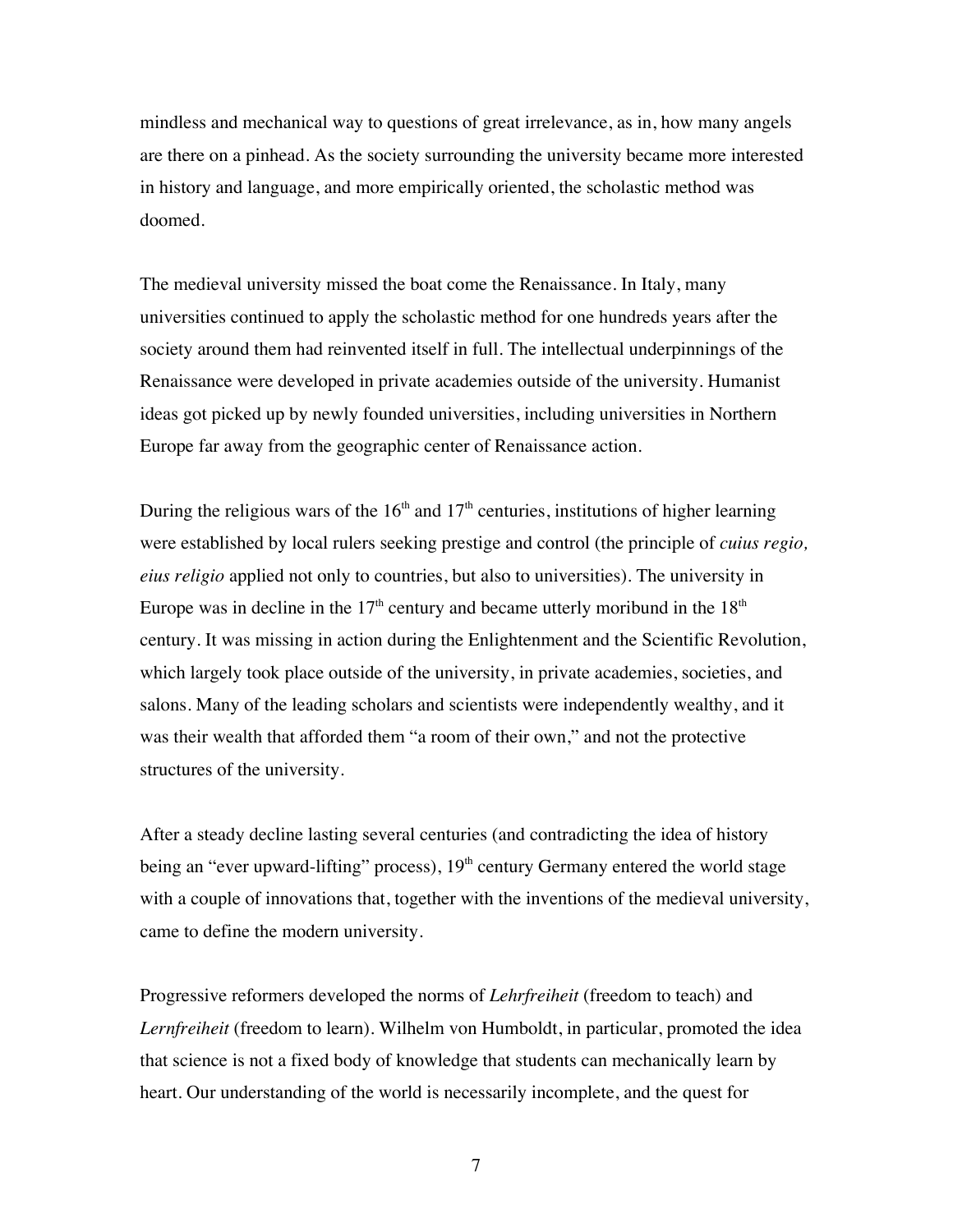knowledge is an ongoing enterprise of which students must be an integral part so they can partake in the emerging understanding, which is as much about process as it is about results. Even while Humboldt established the primacy of research over teaching, his humanist approach emphasized the unity of inquiry and learning. It was thus that Germany developed the idea and institution of the deeply specialized research professor who combines research and teaching on a single discipline-based subject.

Deep specialization and the disciplines emerged in tandem, and for a reason. Because the world is complex and the individual brain is limited in its cognitive grasp, the task of figuring out how the world works needs to be split up into manageable pieces, but then the results of all the distributed inquiries need to be pulled together to form a synoptic picture—the ultimate goal, after all, is to help the human race gain control over harsh and capricious Nature (including human nature). To this end, the university slices the world into a hierarchically ordered set of disciplines and fields-within-disciplines and subfieldswithin-fields. A deeply specialized scholar will spend his life tending to some obscure question which, taken in isolation, is completely pointless. His research gains meaning and impact only by being pooled with research of other scholars who are working on the same, or closely related, questions, and the research of a group of scholars gains meaning and impact only if it connects and cumulates within the larger discipline.

In Germany, discipline-based deep specialization had powerful impact. Germany started out economically backward, and an intellectual backwater. It emerged as a leader in the industrial revolution in large part because of its universities. German science and industry flourished as a result of its pathbreaking research and teaching in physics, chemistry, agriculture, forestry, and other disciplines of central importance to industrialization.

In the case of Germany, university reform was shaped by an element of design— Humboldt's brilliant ideas as they manifested themselves in the newly founded University of Berlin. The vibrant German model was copied all over the world, including the United States (Johns Hopkins, Cornell, Chicago). In Germany, it ossified. Deep specialization, and its attendant narrowmindedness, battled the humanist desire for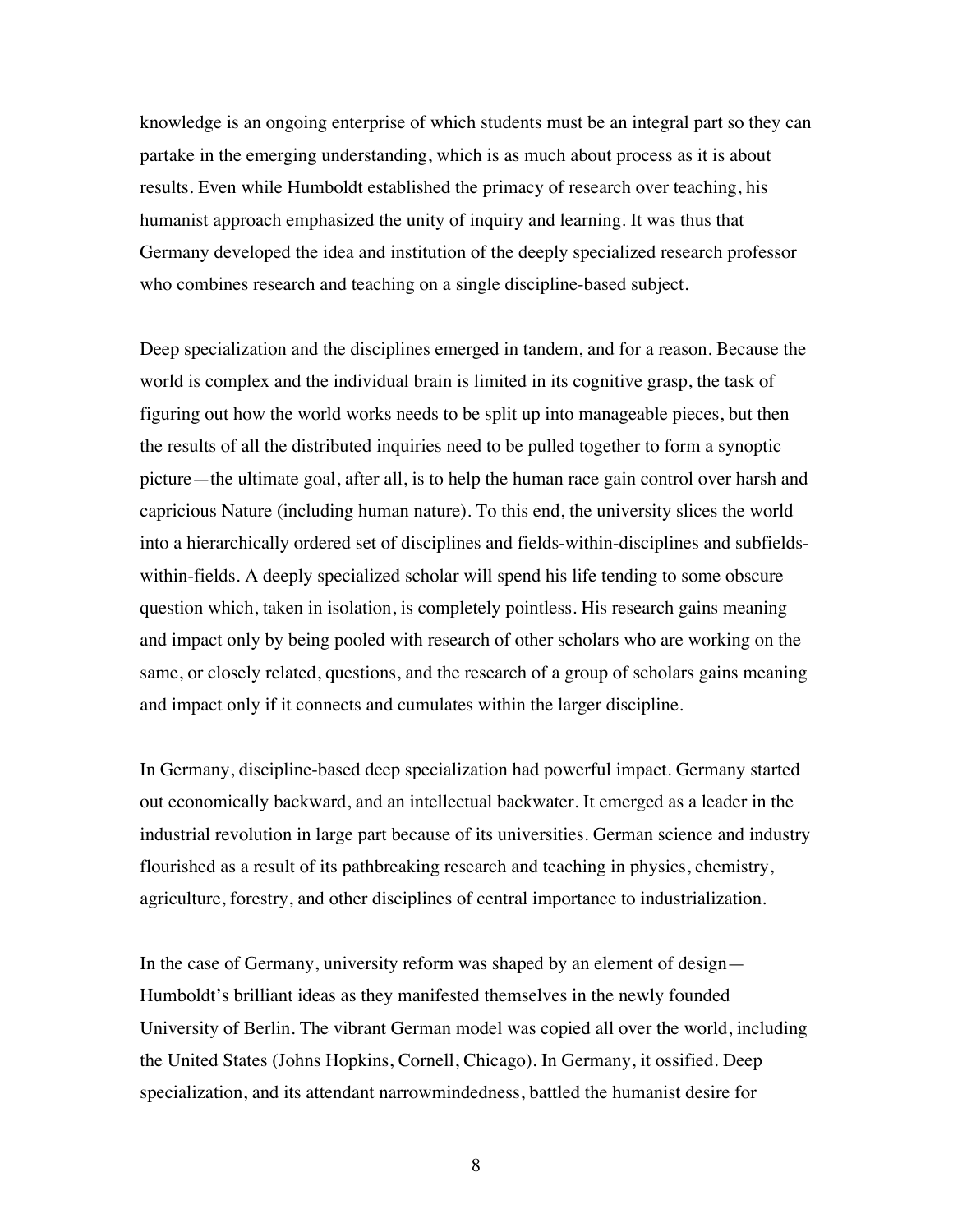holistic understanding—and won. Lack of competition and inflexible bureaucracy contributed to the decline. Today, the German university is largely moribund.

The idea of the university, and its institutional manifestation, was refined over the course of eight centuries. The university is a hybrid mix of bottom-up elements, which were shaped by evolution, and top-down elements, which are the result of deliberate design. The structures and norms of the university allow human beings to conduct systematic and cumulative research and thereby gain a better understanding of the way the world works. The medieval university with its emphasis on speculative theology and law helped Western Europe shake off the suffocating yoke of the Church and develop complex political and economic institutions. The German university with its cutting-edge applied research and humanistic teaching ideals contributed to the industrialization of the German economy and the consolidation of the German nation.

### **What makes the university strong makes it weak**

The history of the university gives us an idea of what the university is *for*. The university is home to structures that nurse and protect and connect deeply specialized scholars

There is a dark side to the history of the university. It is largely a history of ossification punctuated by bursts of intellectual vibrancy and structural innovation. In the large sweep of history, change occurs not because existing scholars, departments, and institutions move with the times, but through replacement. New ideas and methods are developed by new generations of scholars working in newly founded disciplines. New structures that support new forms of inquiry and learning emerge in newly founded universities.

Existing institutions do change—some of them, some of the time. When institutional change occurs, it is typically in response to the political or economic threat posed by entrants. Departments have a harder time reinventing themselves, and when they do, it is because of generational turnover, for individual scholars tend not to change at all.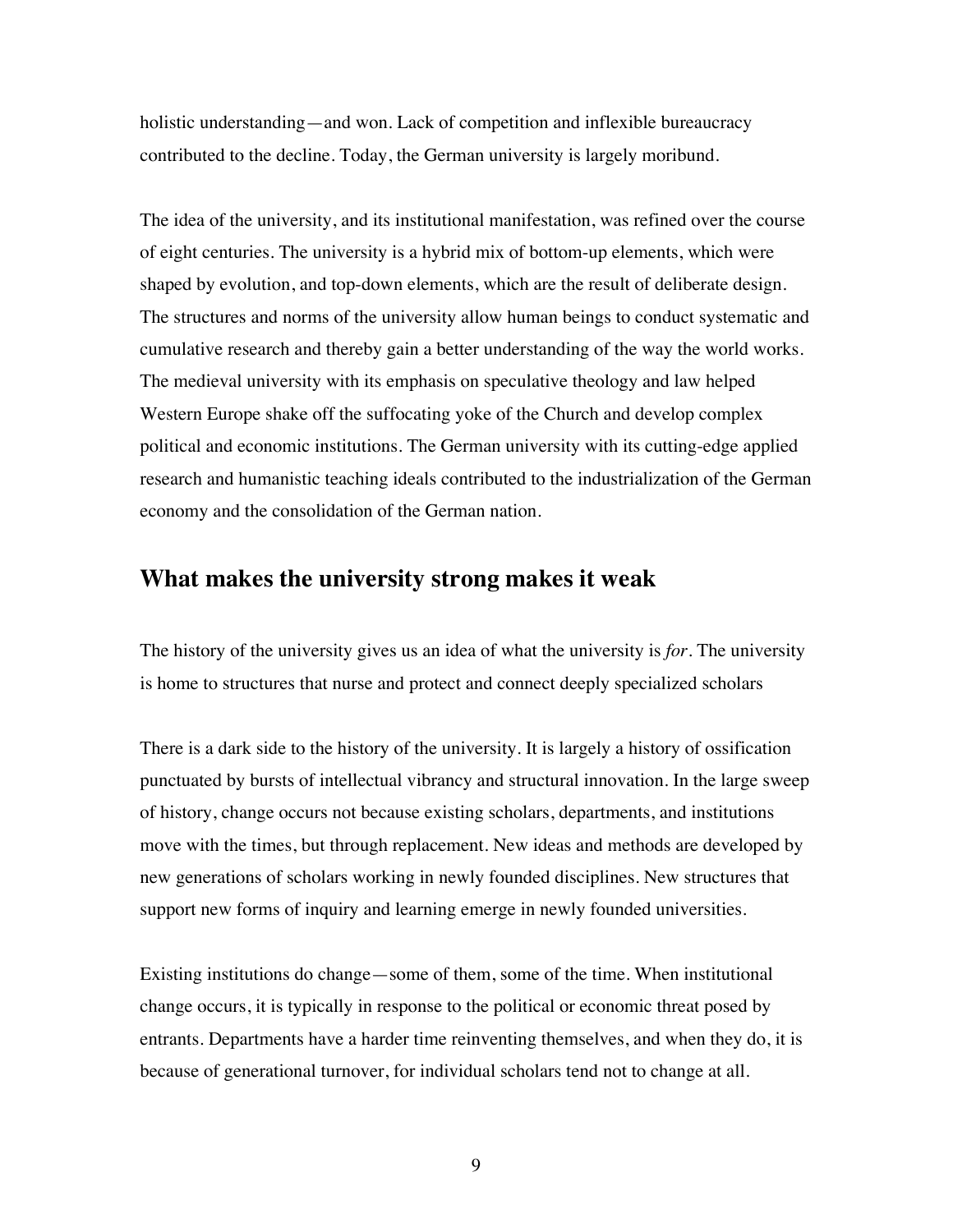The tendency of the university to ossify is an integral aspect of its positive function to enable deep specialization. As knowledge cumulates, it necessarily moves on. Inevitably, areas of inquiry that are vibrant today will be overrun by the masses tomorrow and dead meat the day after. But the constituent elements of the university—deeply specialized scholars and discipline-based departments—cannot easily change their stripes simply because their stripes are the way they are for a *reason*.

Tenure is supposed to give individual scholars the freedom to think unthinkable thoughts, embark on high-risk-high-return research programs, stand up to The Powers That Be, and so on. It doesn't always work that way, or even most of the time. In the university, it is the tenured faculty, above all, who are the fundamental source of ossification.

The problem is in part emotional, in other part cognitive, and it lies in the scholarly brain. First, the identity of a scholar, his connections and loyalties, are defined by his socialization in graduate school. Second, as a result of his graduate training, his brain is locked into seeing the world in a particular way, and he is blind to new ideas and methods that slice the world in a different way.

To understand the nature of the problem, we need to take a look at graduate school. It takes about seven years for an uncommitted amateur to become an engaged scholar. Graduate school shapes the student emotionally and cognitively as it draws him into a scholarly community. It is the peer group that adopted him in graduate school that will later write referee reports when he submits articles to journals and outside letters when he comes up for tenure.

A scholar who changes horses in mid-career loses the support of his peer group and is forced to reinvent himself from scratch. This requires personal courage and the willingness to take a risk, and these are not traits the tenure system selects for. Past behavior is the best predictor of future behavior, and it is a rare occurrence for a scholar who was conformist enough to attain a tenure-track position and achieve tenure suddenly to buck the trend and cook up wild and wonderful ideas in mid-career, let alone in old age.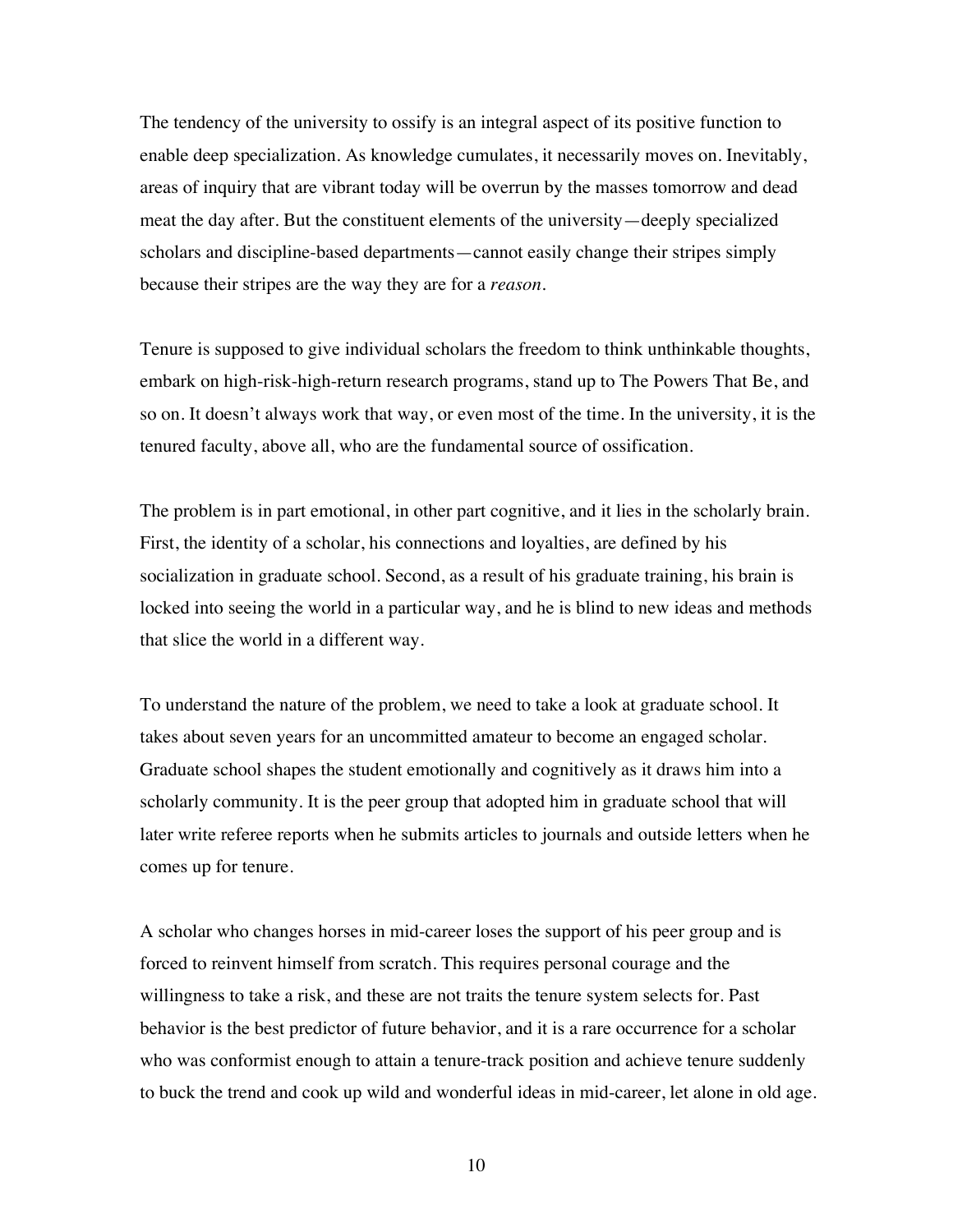Graduate school brainwashes the student–literally, in the sense that it rewires his brain connections—into becoming a *Fachidiot*, that is, an expert who has a very particular way of seeing the world. The expert is equipped to make extremely fine distinctions on one dimension even while he is blind to the existence of other dimensions.

Laypeople are as easily impressed by experts as they are contemptuous of them, and for good reason: they are awed by the subtlety of expert analysis, especially if it gives them purchase on some part of the world; and they deplore the experts' inability to apply common sense and take a holistic view of a problem. The universally felt ambivalence towards experts tells us something important about the existence of a "budget constraint" in the human brain. A layperson who turns into an expert does not stay the same on all dimensions of his thinking except for the one dimension on which he gained expertise: the expert's ability to see in great depth on one dimension reduces his appreciation of other dimensions. And indeed, the expression *Fachidiot* translates as "he who knows a lot in his area of expertise but is a total idiot when it comes to other areas."

The multi-year process of enculteration by which a student becomes a scholar generates an emotional and cognitive lock-in. The problem is that (undesirable) lock-in is a necessary by-product of (desirable) deep specialization. If the purpose of the university is to reap the gains from deep specialization, there must be a process in place that turns uncommitted amateurs into engaged experts, and such a process necessarily produces *Fachidioten* with rigid identities and warped cognitions.

The *Fachidiot* is nothing by himself—he is necessarily part of a group consisting of likeminded individuals competing with other groups. Part of the explanation of ossification lies in the individual expert's brain, but the other part can be found in the expert's social embeddedness, or in the interaction of expert brains.

The workings of scientific groups can only be understood with reference to the evolution of those parts of the human brain that are in charge of regulating social interaction.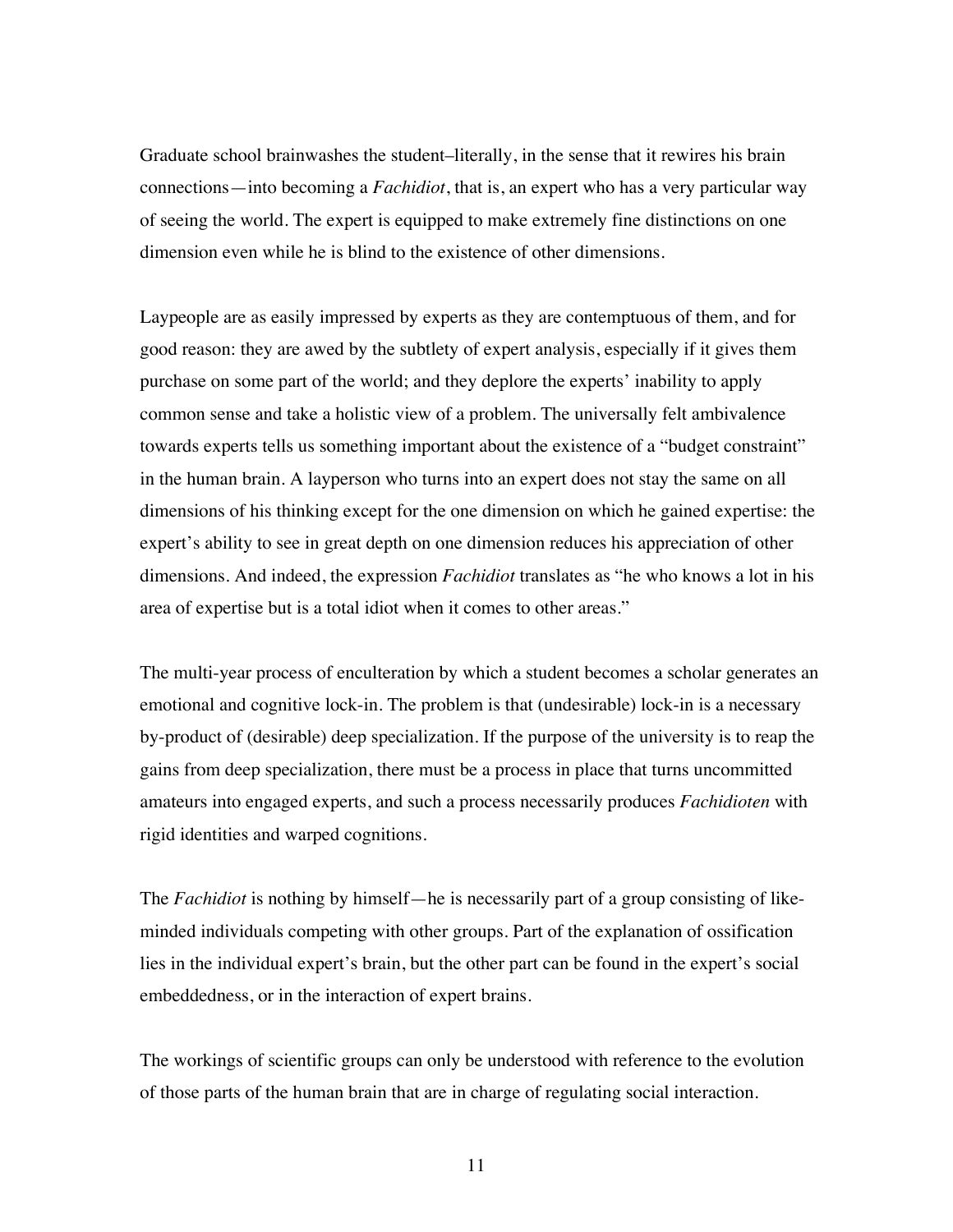Social cognition and social emotions developed in the human brain approximately 30,000 to 300,000 years ago. In this ancestral environment, humans clustered together in tribes of size 150, or thereabouts, and they were continually at war with other tribes. The emotional and cognitive makeup of the human race is designed to support cooperation within tribes and competition between tribes. Human beings work well in groups of size 150—this is the number of people who can interact regularly, communicate face-to-face, and learn to trust each other.

The clusters that form the backbone of scientific networks typically count about 150 members. Groupings of scientists have a small-town feel to them—think of the pervasiveness of gossip, which serves both a social policing function and an epistemological function, as in "you can't trust his regressions, he always fudges the data."

Scientific clusters play an enormously important motivational role—important because deeply specialized inquiry can quickly become dreary and alienating, and there needs to be something in place that will make scholars keep chipping away at some minuscule problem that taken in isolation is utterly meaningless. Within clusters, scholars give each other the emotionally comforting sense of belonging to a community and the spiritually uplifting sense of contributing to a larger purpose, and they dole out professional recognition and status.

Scholars are energized not only by within-group approval but also by the between-group competition. A scholarly peer group typically stands in an enemy relationship with a competing group that largely shares its way of viewing the world—but comes up with a competing answer to some critical question. The identity of a scholar is defined in large part by the opposition to the competing group whose members are seen as stupid, or wicked, or both.

Consider, for example, two groups that are obsessed with questions concerning the size and stability of the money multiplier, but one group "proves conclusively" that the money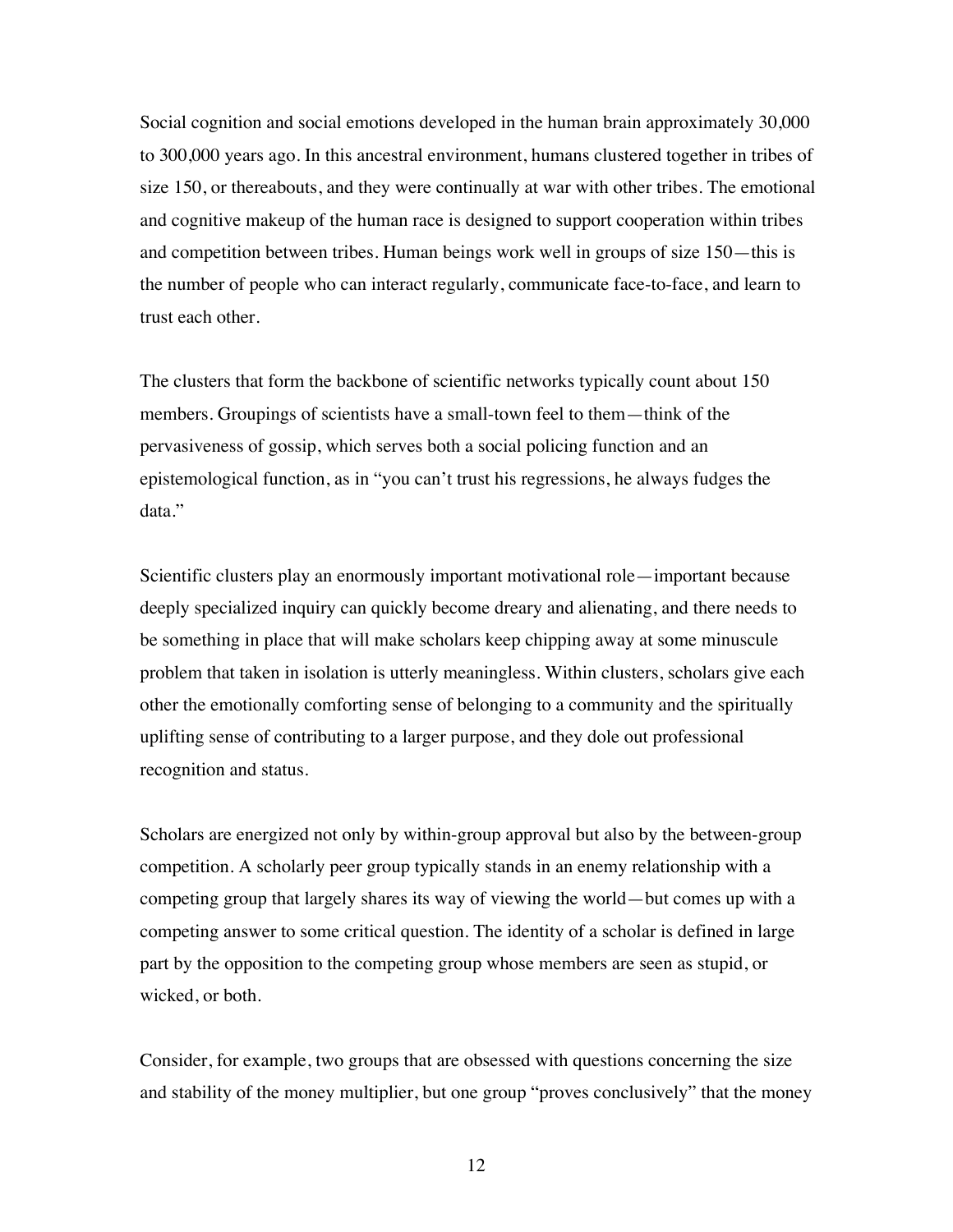multiplier is large in size and stable, whereas the other group "demonstrates beyond any doubt" that the money multiplier is small in size and instable. The two sets of results yield opposite conclusions about the proper conduct of monetary policy, and each group considers the policy prescriptions of the other group to be utterly irresponsible.

At times, the two groups converge on some theoretical or empirical point, but then they immediately part ways on some new dimension of the problem, as a result of which their disagreement about the proper conduct of monetary policy keeps right on ticking. To the uninitiated, it looks like new arguments and evidence keep on chasing the same old conclusions. But scientific progress manifests itself in the gradual creep of conclusions made possible by the partial convergence of the competing factions. Then again, it is possible that the gradual creep is moving around in a circle—scientific progress doesn't follow automatically from factional conflict.

Factionalism at its best ensures that the two sides of one dimension of an issue get explored thoroughly before the conclusion moves on—at which time a new dimension opens up, and its two sides in turn get explored thoroughly. Scholars end up doing a thorough job not because they are obeying an ethical mandate to explore all sides of the issue thoroughly, or because they care about The Truth, but because the two sides of a given dimension "belong" to two competing groups and because there is a process in place that moves the system on to a new dimension when the exploration of a given dimension is exhausted. Scholars are intensely driven by the prospect of beating The Other—of bombing Them out of the water by demonstrating definitively that the money multiplier really truly is large in size and stable over time—not! As a motivating force, the social utility of their research pales in comparison, which is just as well because the ultimate purpose of their research can be quite obscure at times.

Factionalism does not figure prominently, or even at all, in formal philosophies of science. The idea that factional conflict drives scientific progress sits uncomfortably with the normative ideal of the lone scholar in single-minded pursuit of the truth dispassionately engaging in classical hypothesis testing. The scientific process is loaded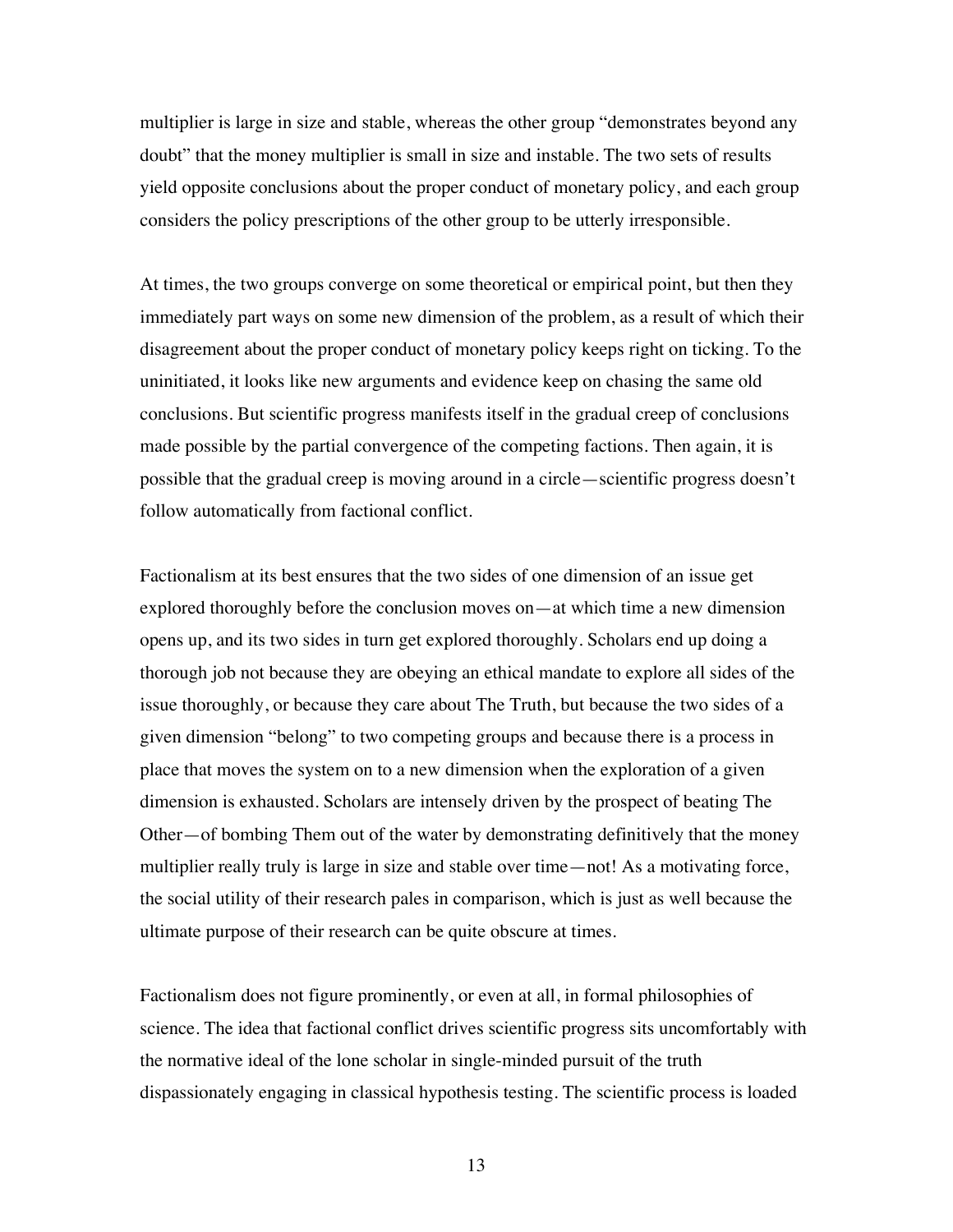with social cognition and social emotions. If science is successful, it is because its motivational structures are consistent with the cognitive and emotional makeup of the human brain, and in particular with the human desire to cooperate in small groups and compete with other small groups. Factionalism is the motor of scientific progress, and historically it is factionalism that has moved the university out of its ossification trap.

Disciplines ossify in a very peculiar way. Factional conflict keeps them moving, and so the inhabitants of a discipline tend to believe they are making progress over time, and indeed, oftentimes they are in fact making progress. But one important function of the disciplines is to protect the established lines of inquiry, and when those lines become obsolete, they keep right on protecting.

Disciplinary job market and reward structures shape what kinds of inquiry are advantaged, what kinds disadvantaged. They tend to discourage interdisciplinary research, and since the cutting edge often lies in the interstices of the disciplines, this is a problem.

Disciplines are controlled by journal editors and leading scholars who collectively decide what gets published in the top journals, who is awarded tenure, and which activities are to be supported by grants and showered with honors. There are selection biases in place that create a tendency for self-perpetuation. Perhaps most importantly, there is a natural bias toward gerontocracy that benefits scholars who are in mid-career or even over the hill. This is the group from which journal editors and leading scholars are drawn from, and they will tend to favor traditional work and support clones of themselves.

Scholars are part of a scientific network that cuts across universities, and this network typically covers a specialized subfield within a discipline. In their home institution, scholars are members of a discipline-based department that includes many different specialized subfields. Like disciplines, departments consist of scholars who clone themselves in hiring and promotions because they feel emotionally more comfortable with people who think like them; because they feel threatened by newcomers with different ideas; and simply because the new is the wicked.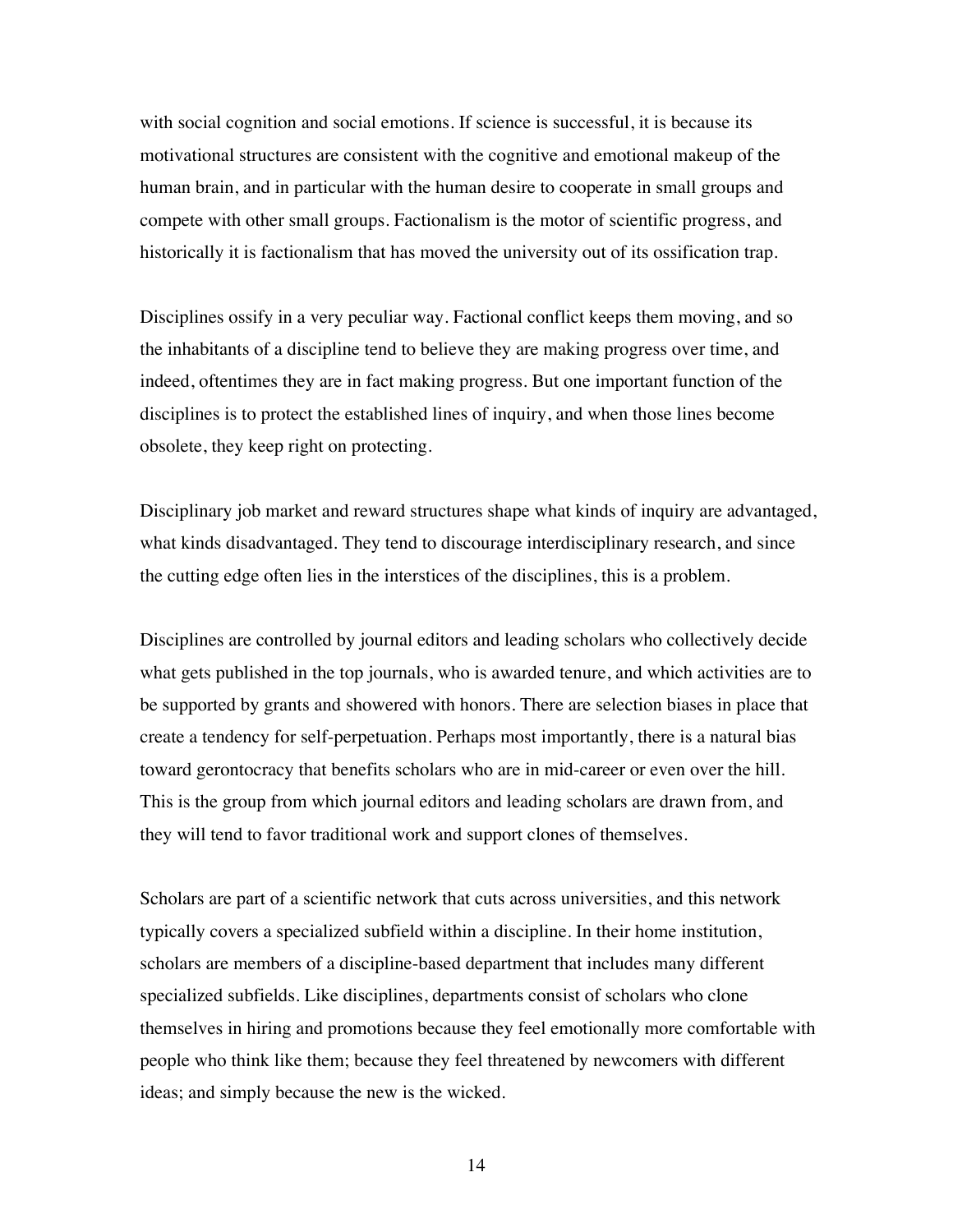The logic of departments, however, differs from the logic of disciplines. Departments have two special problems: a morale problem and a problem of Balkanization. First, a department consists of a mix of cosmopolitan scholars who are part of national networks, scholars with local loyalties who are involved in teaching and administration, and scholars who have given up on life and are deeply frustrated. Second, the department contains a collection of narrowly specialized scholars who don't interact with each other intellectually because they don't speak the same language.

The morale problem is fundamental to the university because of the random nature of scientific progress. Some scholars work out, and most don't, and many of the deeply specialized scholars who don't work out end up as flotsam. The value of the university lies in those who work out—it's just that it's impossible to predict in advance who that will be. Prediction is impossible because the attributes that make an individual scholar excel are only partially located in her brain—they mostly lie in the interaction between her brain, the surrounding brains, and the environment. The successful scholar is in the right place at the right time, and the idiosyncratic attributes of her brain connect with the idiosyncratic attributes of the brains around her in just the right way. With the right combustive mix in place, the resulting insights, which are collectively produced, find novel application to problems posed in the literature or the outside world. When this occurs, the effect is magical, and this is what the university is all about. The problem is, most of the time there is no magic, and the question is what should we do with the empties.

The university is a cruel institution. It takes the best and the brightest, promises them the world, and then it throws most of them to the dogs. The vast majority of scholars start out as fresh-eyed and bushy-tailed newly minted assistant professors; their career peaks as they become tenured associate professors; and from then on their human capital declines steadily for reasons that are mostly not under their control. As a result, there is a lot of bitterness and resentment floating around in the heads of the tenured faculty. If the resulting morale problem is not properly addressed, it will stand in the way of intellectual renewal because frustrated faculty will clog the collective decision-making processes of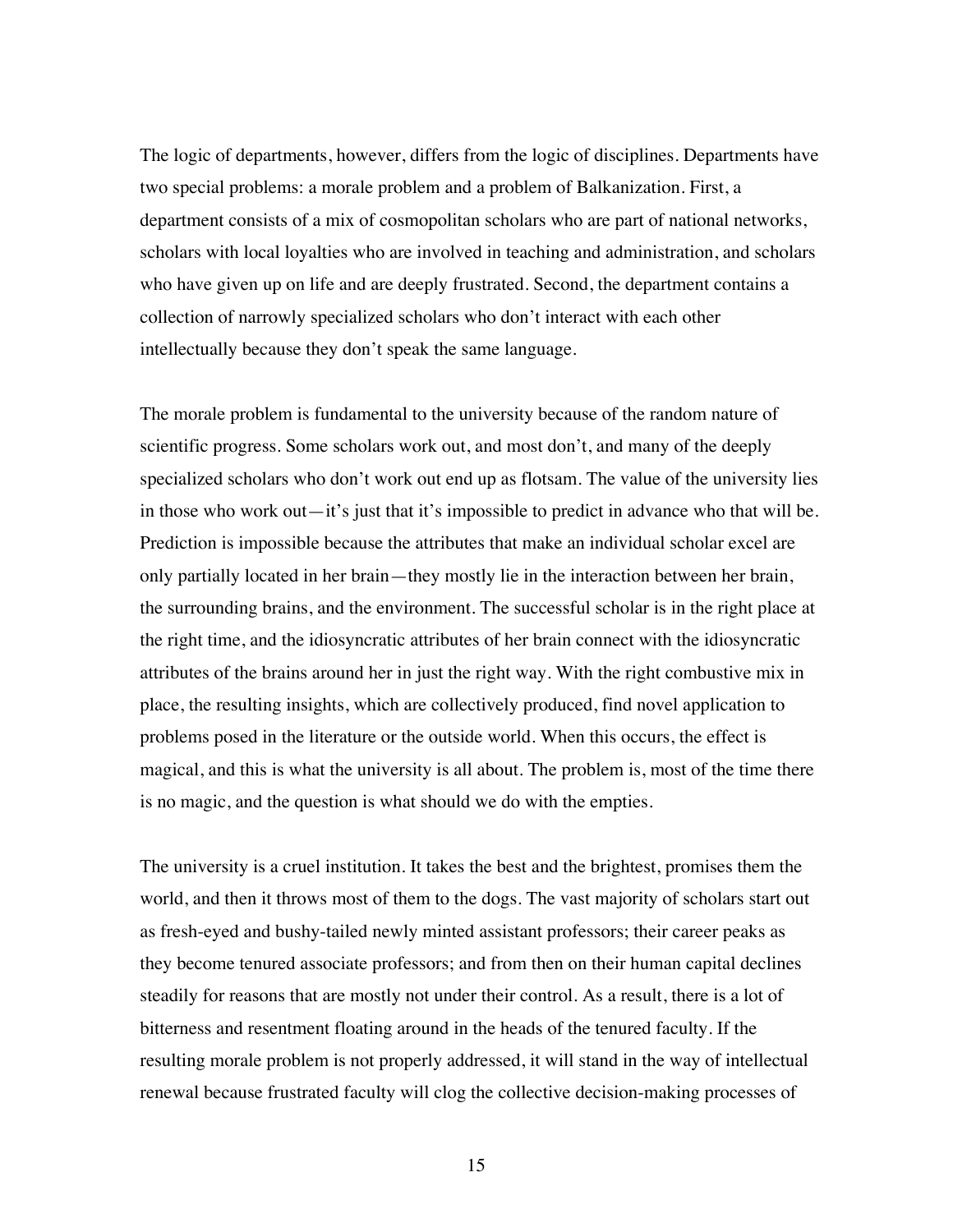the university. A well-designed university picks up its burned-out faculty and moves them into other activities they can take pride in, such as teaching or administration.

(In the modern era, pity with burned-out tenured faculty might come across as misplaced given that the tenured faculty contribute to the overproduction of PhDs, as a result of which many of the best and brightest never reach the level of assistant professor in the first place, which creates a lot of unhappiness. A mind is a terrible thing to waste, and this mass wastage of minds, is a disgrace to the university. Politically speaking, however, frustrated tenured faculty are more important than are the rejects of the academy: the latter don't vote.)

To understand the problem of Balkanization—and to see why this is a hard problem consider the example of an economics department whose stated goal it is to hire and promote "excellence." Of course the stated goal of the department will not generally correspond to the actual goals of all faculty in the department: there are always some faculty who get very anxious about hiring and promoting scholars who are better than they are, and for this reason alone mediocrity can beat excellence. For now, let's go with the stated goal. It turns out that excellence is a rather vague goal, and once the highly specialized faculty begin to entertain concrete candidates, they will disagree violently on who is excellent. (Not that there is any actual violence: in this respect, the structures of the university are doing their job.) The economic theorists, the labor economists, the macroeconomists, and the economic historians—they all support different candidates, and since each group constitutes a minority in the department, no candidate would ever gain majority support if each group voted its preferences.

A malfunctioning department is Balkanized, and its members will not agree on anything, including hiring and promotions. Such a department will ossify quickly.

A well-functioning department will follow a decision-making process involving logrolling, i.e., reciprocal deference to specialized subgroups. Today, it is the turn of the labor economists to identify their desired candidate, and everybody else holds their nose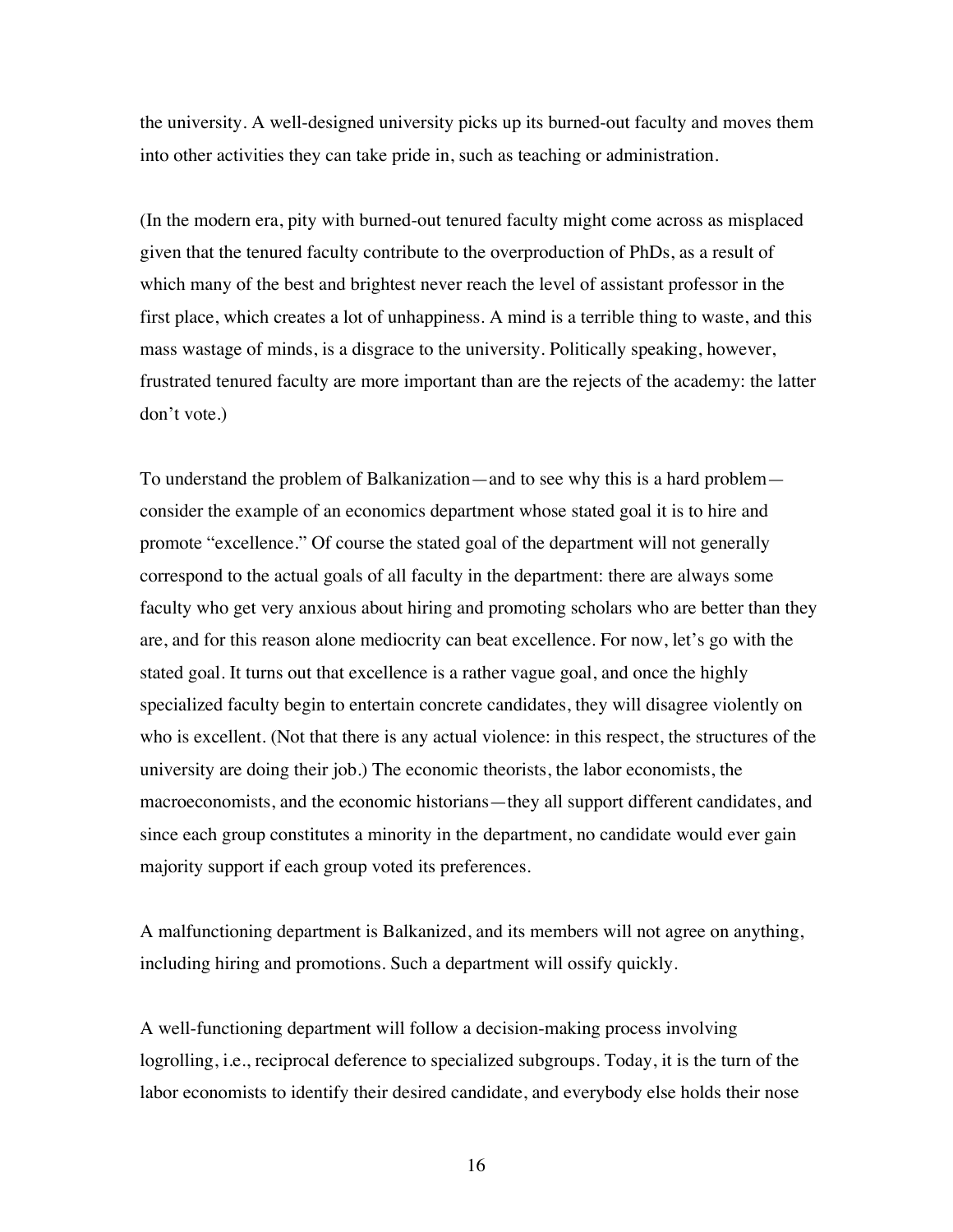and votes along. Tomorrow, it is the turn of the macroeconomists, and everybody supports *their* selection sight unseen.

As a result of this universalistic decision-making process, the department will tend to hire and promote ever more of the same: scholars who are excellent as conceived by traditionally defined and narrowly specialized groups. Suppose the cutting edge in economics is a new field that cuts across traditional fields (an example might be political economy, which cuts across monetary economics, international trade, public finance, and much else besides). Or suppose the cutting edge is not represented in the department all (an example might be behavioral and experimental economics, which includes elements of psychology and uses empirical tools that are not standard fare in other subfields of economics). Then the department will fail to hire candidates on the cutting edge because the labor economists and the macroeconomists will use their turn to hire clones of themselves. And if the department hires one of Them by accident, the outsider will do less well come promotion time because departmental resources are allocated by subfield and the political support structures are tied to the subfields. Thus, there is a seminar series in labor economics and in macroeconomics, and not in political economy or experimental economics, and so the scholarly misfit will have relatively less opportunity to connect with his peer group. External labor economists and macroeconomists are asked to write tenure letters, and not political economists or experimental economists, and so the scholar who is neither fish nor flesh will end up looking weaker than he really is—on paper, which is what matters in a bureaucratic promotion system.

And of course if the cutting edge involves interdisciplinary inquiry, an economics department that is oriented exclusively towards meeting the standards of the discipline of economics cannot cope at all.

But let us not kill the departments and disciplines all too quickly. They have evolved to protect scholars from each other and from the outside world, and their protection function is all too easily overlooked. Structures that mute conflict tend to be underappreciated when they do an excellent job because little if any conflict is observed in equilibrium—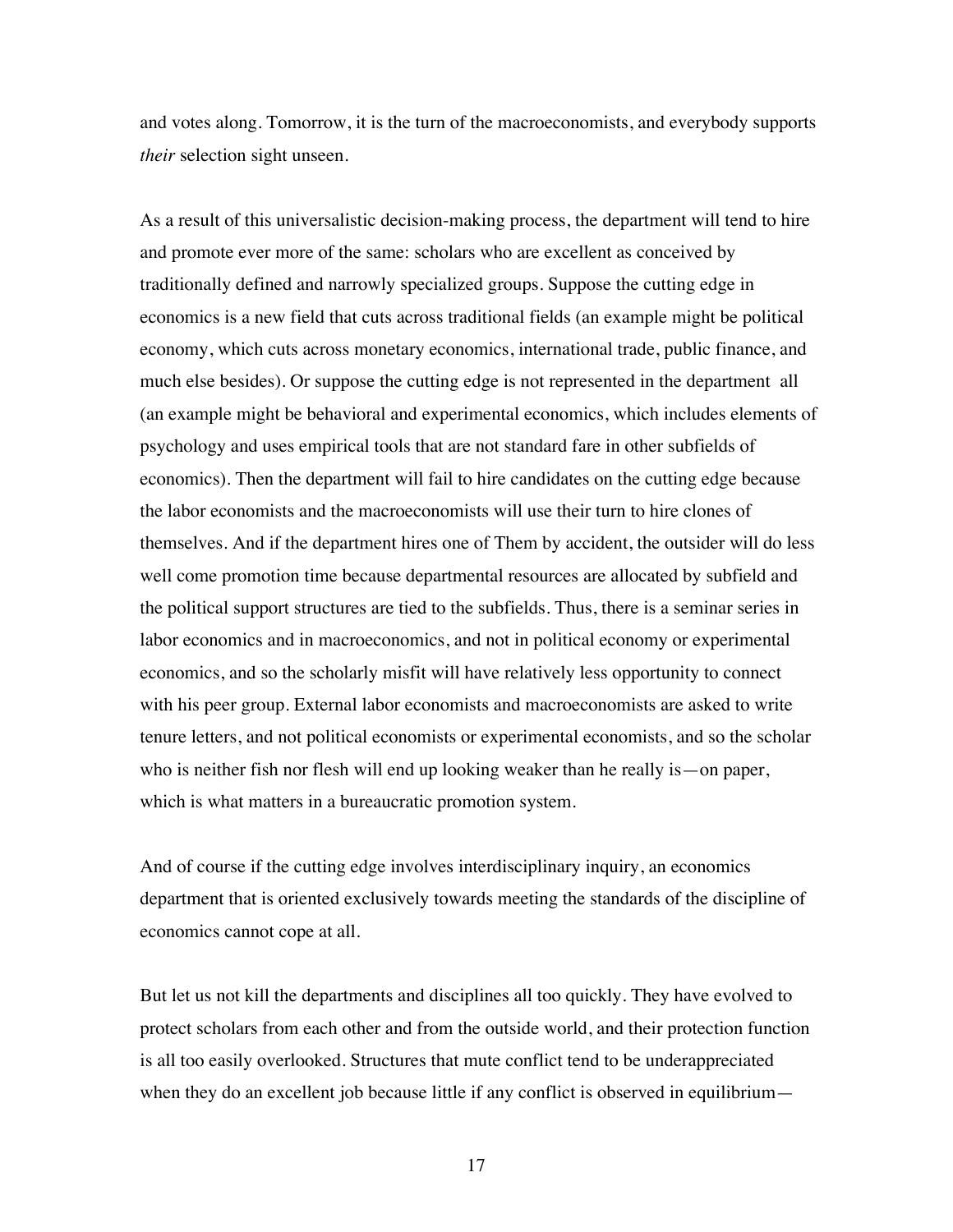and so people forget about the problem that is being solved by the structures and "see" only the patholological implications of the structures. Based on their partial understanding, they propose structural reform. It is only when the structures are torn down and conflict breaks out that it becomes apparent that the structures were doing some good.

Consider, for a moment, an economist and a historian who are coming up for tenure. They have very different takes on the issue of globalization. The economist thinks "more is better," and he has money and material goods in mind. In his Panglossian world, everybody benefits from free trade, especially the poorest of the poor, and if the countries that are political and economic basketcases would only adopt the superior political and economic institutions of the West, they could work their way out of poverty and achieve the same high standards of living as the West.

In comparison, the historian looks through the glass, darkly, and sees globalization as the direct descendant of colonialism and imperialism. If the West is rich (and it is of course merely materially rich; spiritually it is impoverished), it is because the West stole from the poor—it extracted resources from the countries it colonialized and as a by-product screwed them up politically and economically, which is why many of the former colonies are such a mess.

The economist despises the historian for her non-rigorous method—thick description of local and historical detail, no grand theory, lots of left-wing ideology. The historian is horrified at the way the economist acts as if a reductionist theory can apply universally to all countries and explain all of history: what an impoverished understanding it is that economics promotes!

Now imagine the two (or their friends in their respective departments) could vote on each others' tenure cases. It would be a disaster. Neither of them would survive. And yet it is arguably useful for the university to have both (or even more than two) sides of the globalization debate represented in its walls. And it does—because the tenure process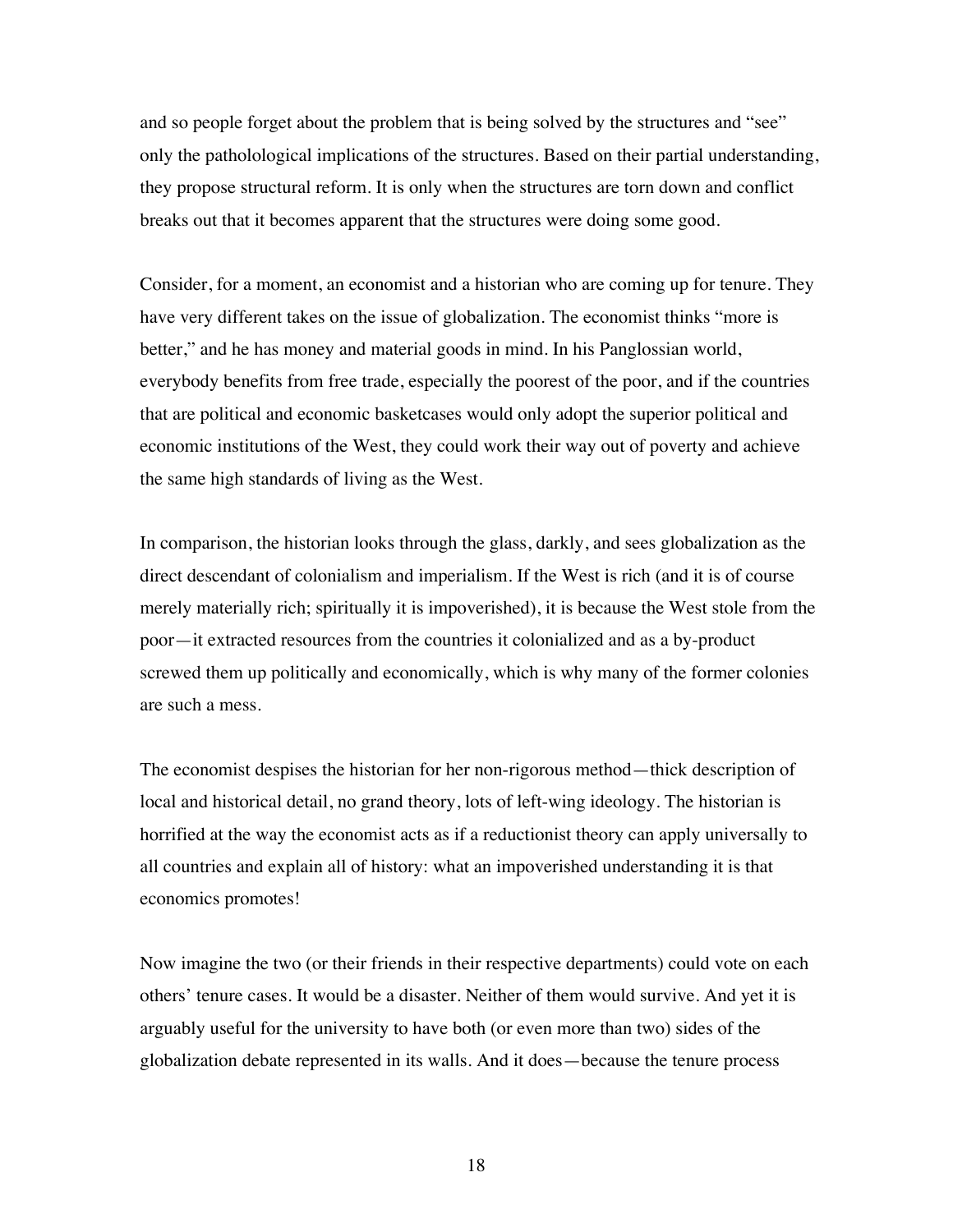neatly separates faculty who can't possibly get along: economists vote on economists, and historians vote on historians.

Deeply specialized scholars and discipline-based departments are the way they are for good reason. They are the engines behind scientific progress, a dynamic force that has changed the face of the earth, and yet they are deeply conservative.

#### **Managing change in the university**

Universities are all about deep specialization. This is why they can get stuck in time—and do. The question is how institutions can be designed to remain intellectually vibrant and structurally pliable even if their component parts necessarily ossify.

At the level of the individual scholar, little if anything can be done; ditto at the level of the departments and disciplines. At the level of the institution, there is hope, though history tells us that there is no easy solution to "the problem of the university."

The single most important factor affecting the quality and content of the research and teaching in an institution—the factor that determines whether the institution is on the knowledge production frontier—is the selection of academic personnel. For good *and* for bad, the selection of academic personnel (recruiting and promotions to tenure) are firmly controlled by the departments, which are self-governed and self-perpetuating.

So what's a reform-minded university leader supposed to do? The decision-making processes in her departments are impenetrable. She cannot effectively order the departments to hire and promote scholars on the cutting edge: she does not have the specialized expertise to challenge the faculty if they fail to do her bidding. For the same reason, a university president cannot set up an effective incentive scheme. If she were to promise a 10% pay raise to the faculty in all departments whose hiring and promotion practices are on the cutting edge, one of two things will happen. Either the faculty will claim that they are hiring and promoting on the cutting edge, in which case the president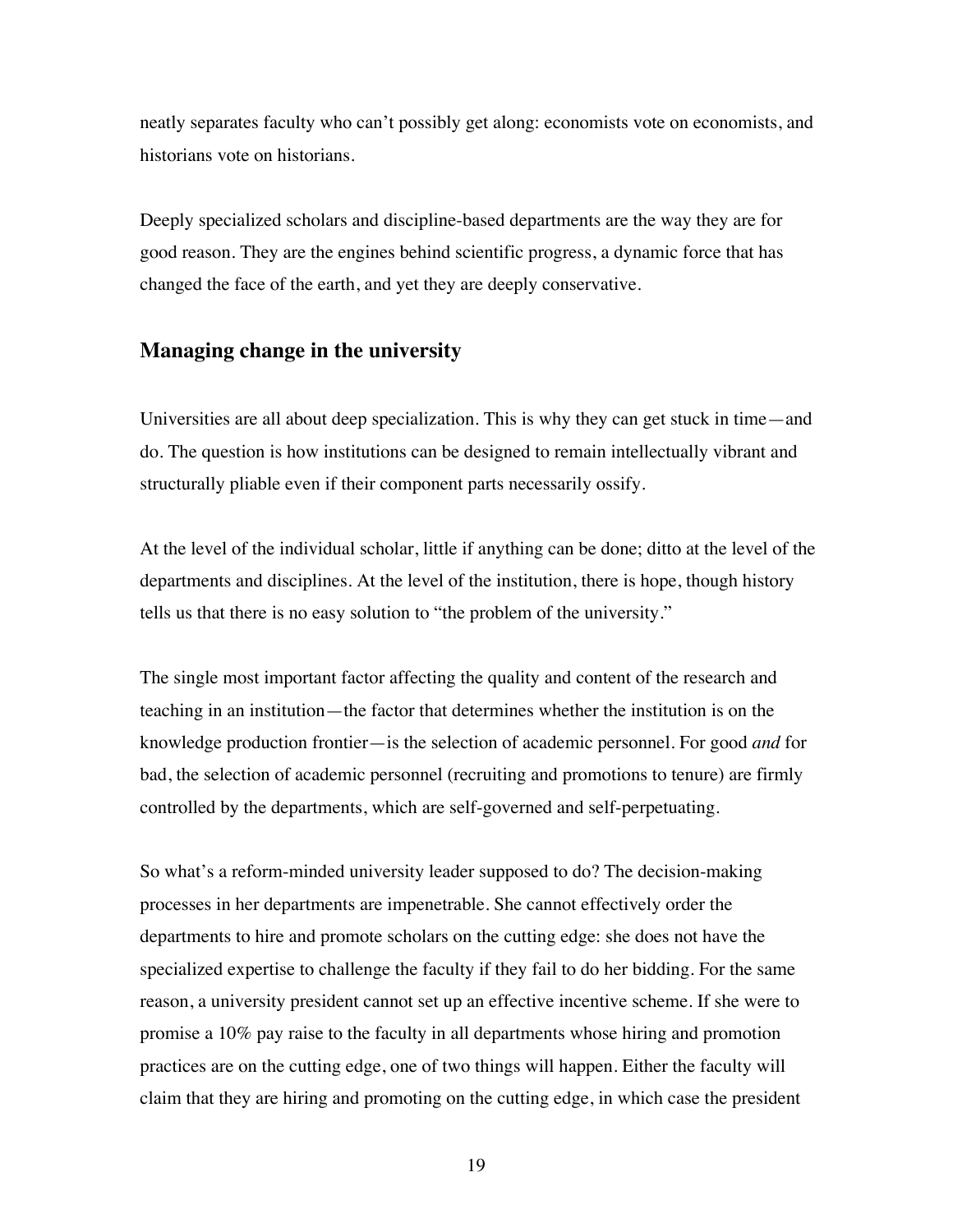lacks the wherewithall to check the faculty's claims. Or, if the president defines an operational measure of the cutting edge, the faculty will play to the measure, and since the measure is necessarily simplistic relative to the thick reality of the (deeply specialized) cutting edge, the incentive scheme will end up backfiring awfully. In the last resort, the president could get rid of the departments altogether. But departments are efficient ways of collecting deeply specialized scholars and organizing their teaching. And in the modern era it is highly ranked departments that define a highly ranked university, and the ambitious president cares deeply about improving her rankings.

What the president can do is put into place structures that promote internal competition and thereby exert pressure on the departments to become more flexible and nimbleminded. Internal competition can be achieved by piling cross-cutting structures on top of the departmental structures. For example, an interdisciplinary program might draw on the discipline-based departments to staff its courses. Internal competition can also be put into place by linking units of the university that naturally have something in common even while they pander to different constituencies. For example, there is an overlap in the research and teaching of the economics department and the business school.

The idea is to connect the units of the university in a way that encourages resources to flow in the direction of (relatively) better performance. So, for example, if the interdisciplinary program is vibrant and does a better job at attracting students than do the discipline-based departments, then the dean could allocate faculty positions to the interdisciplinary program. The faculty who get hired into the interdisciplinary program would be housed in one of the feeder departments, which ensures that there is some discipline-based quality control going on. The presence of the interdisciplinary program changes the personnel selection process in a subtle way: the departments retain their veto powers but they lose their agendasetting powers—they can prevent candidates from getting hired and promoted, but they cannot select candidates. This solution is not perfect: there will be some excellent interdisciplinary candidates who will not pass muster with the departments. But it does allow for change at the margin: there will be some candidates whom the departments would not have chosen to put on the agenda, but once those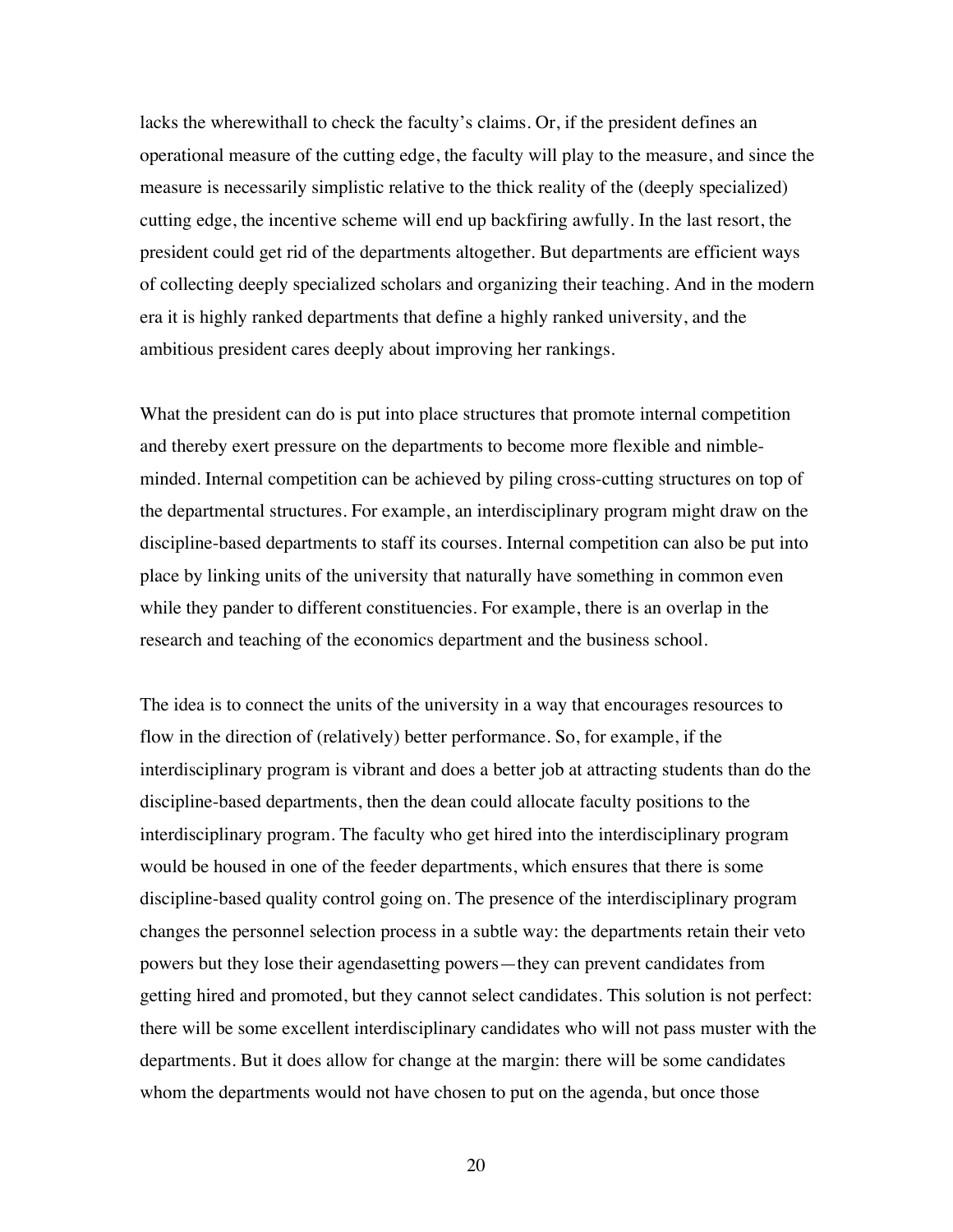candidates are on the agenda, especially if they are not seen to be directly competing with candidates the departments have identified as its own, they can attract a majority of the departmental vote. With this solution in place, the home departments will over time grow in the direction of the interdisciplinary "action."

Along the same lines, the economics department and the business school could both offer business economics to undergraduates. If students self-select into the courses taught by the business school because the faculty in the business school take teaching more seriously, and if resources follow the flow of students, there will come a point where the economics department will have to rethink its "take no prisoners" approach to undergraduate teaching and overhaul its dated curriculum.

To promote change, decentralized structures must preserve diversity even while they enable competition. Diversity is valuable for two reasons. First, it keeps a multiplicity of perspectives alive. The scientific process is inherently deeply uncertain: we do not know which strains of research and teaching will be valuable tomorrow. Universities need to hedge their bets. When the action moves on, they must have someone on the ground who will pick up the ball. Second, diversity allows experimentation to occur. Diverse departments engage in different activities, and some activities will turn out to be more successful than others. The less successful departments can then adopt the successful experiments.

Diversity and competition complement each other: it is diversity that makes people and projects stand out in the first place, and it is competition that allows for the dissemination of better-performing strategies and successful experiments.

To preserve diversity, decentralized structures must be messy and loose. The competition between the units must be limited in scope. All-engulfing competition has a tendency to homogenize—if everybody is chasing the same rewards under identical environmental constraints, everybody will end up behaving the same way, and if there are selection effects, there will be a homogenization of types.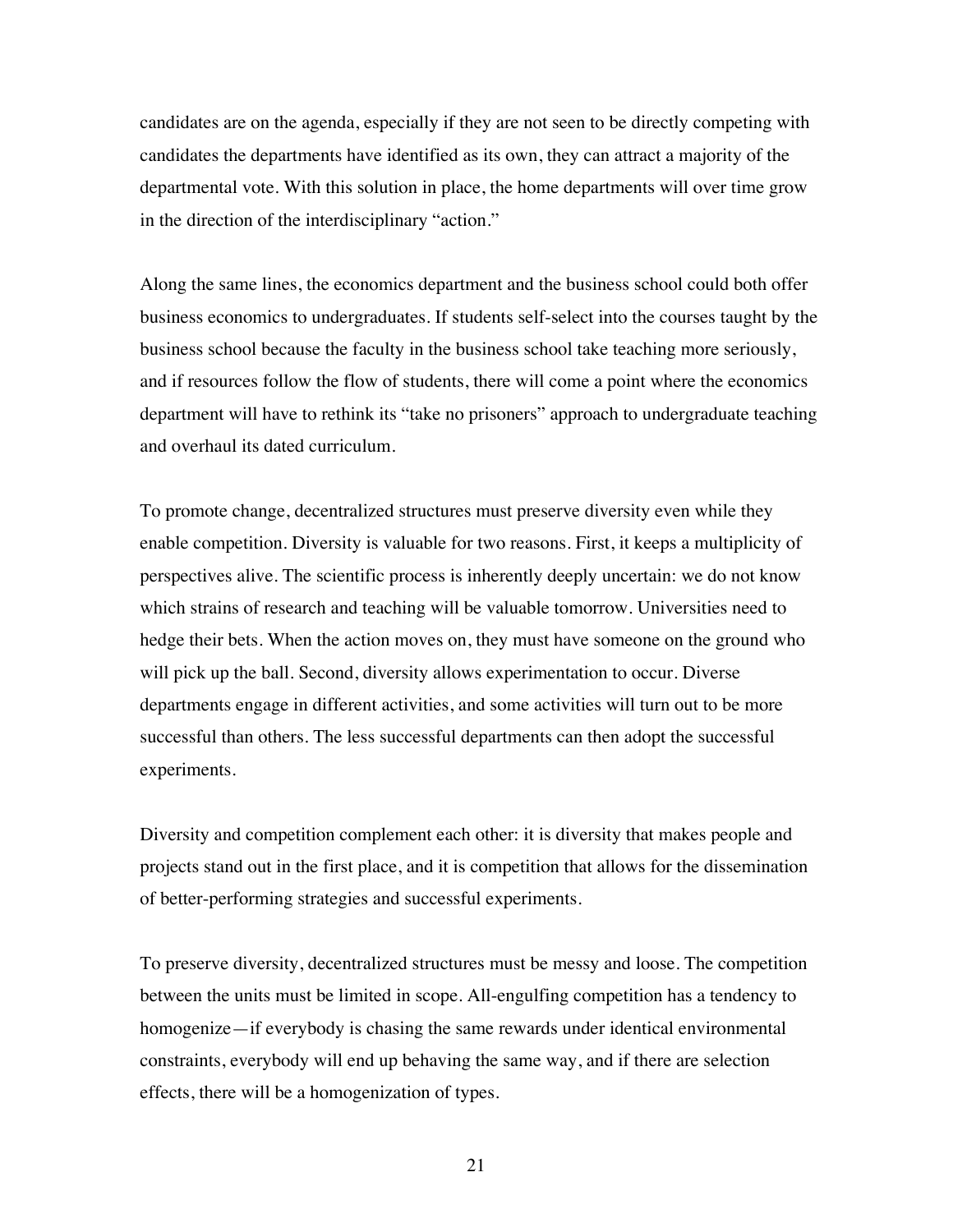One way to limit competition is to put multiple cross-cutting and partially contradictory performance criteria into place. Different departments can then choose to meet different combinations of criteria. This way each department is forced to confront competitive pressures and yet maintain a unique profile because it gets evaluated by a unique combination of performance standards.

Designing effective decentralized structures is difficult because we must give up our natural tendency to think in binary extremes. On the one hand, we do not want each academic unit to operate as an independent and isolated island, with no performance measure in sight. This will lead to poor performance in research and teaching for sure. On the other hand, we do not want to put into place simplistic quantitative performance standards that apply uniformly to all units. Such a scheme will surely backfire, first, because it fails to respect local detail and, second, because faculty will max out on the dimension of their performance that is being measured even while they continue to shirk on other dimensions.

While it is important to implement some degree of competition, which necessarily implies the use of performance standards, we must avoid incentivizing everything in sight. The university must retain some free and open spaces for playful exploration and random happenings. There is a need for incentives, but incentive schemes should not be so tightly wound that they prevent faculty from working on projects that will only pay off in the long term, or are high-risk high-return, or politically controversial.

Leaving slack in the system makes state legislators nervous because they suspect that the slack will be exploited by lazy deadwood faculty, and they don't want the taxpayer to pay good salaries to faculty who are doing nothing but living the good life. But we must keep in mind that it is not the first goal of the university to avoid paying faculty for doing nothing. (Indeed, given the potentially debilitating morale problem of the university, there is something to be said for paying the non-productive faculty well.) The first goal of the university is to enable deep specialization, and if there is one thing history tells us, it is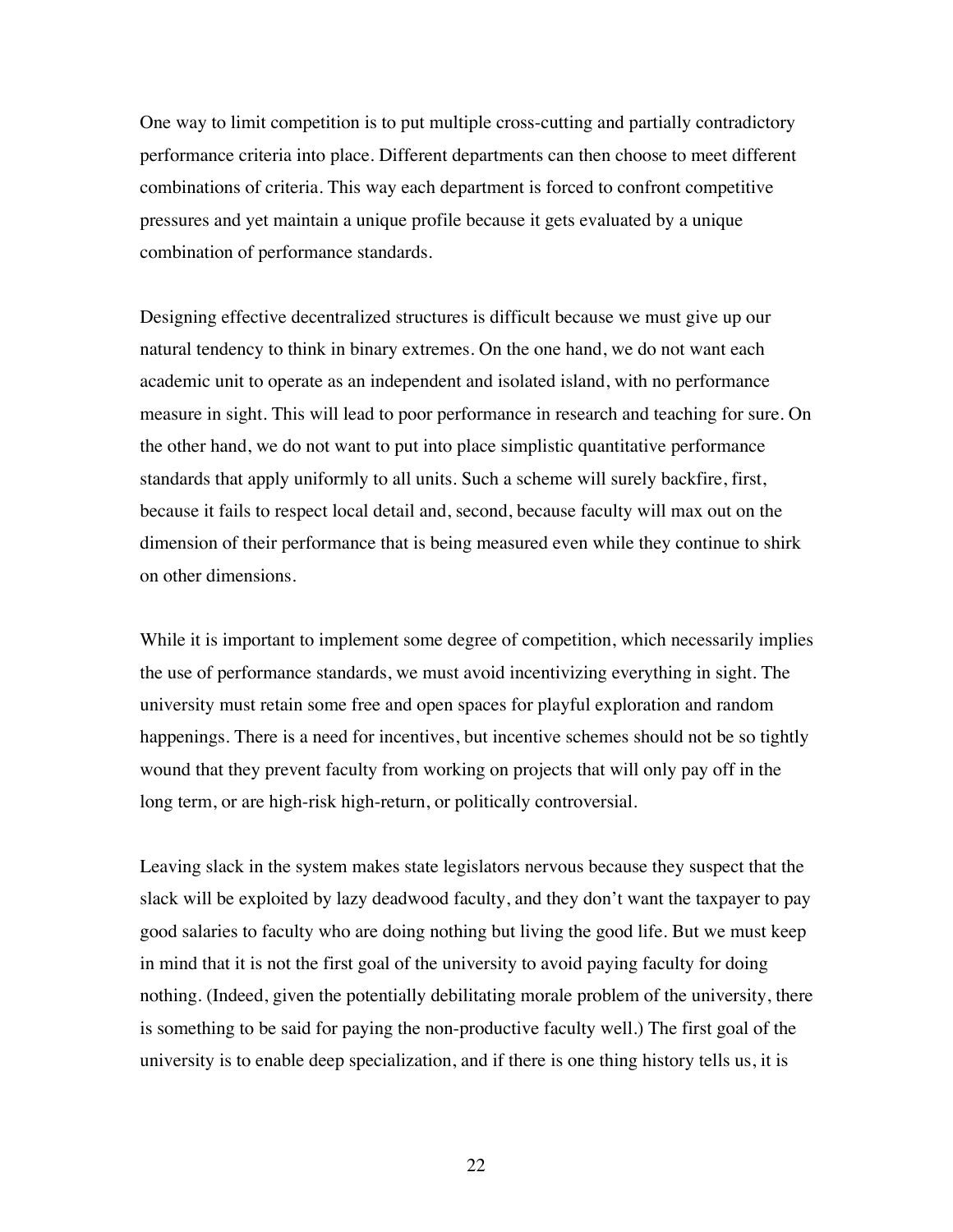that deep specialization occurs when scholars are given a room of their own unsupervised and unincentivized slack, for short.

Last not least, ossification depends on the university's relationship to the outside world. Departments and disciplines that are not linked to constituencies outside of the university can keep right on trucking in self-refential circles. They will move with the times if they are permeable to the outside world. In medicine, faculty who want to get National Institutes of Health (NIH) grants must select research topics and employ methods that find the approval of the NIH, and since the NIH is tied to Congress, and Congress is tied to the American people, new developments in the external society feed into the medical schools and influence medical research. Thus, we now examine whether doctors treat African American patients differently, and we now include women subjects in medical trials. In the short space of a decade, biology has completely resliced itself as a discipline in response to the external job and profit opportunities offered by biotechnology. The case of biology is instructive because it shows us how important it is not to go all the way: molecular biology has lost its slack because it has been taken over by the profit motive. Ideally, the university is partially permeable to the outside world, and it is best for it to have multiple cross-cutting connections and multiple contradictory external constituencies.

Managing change in the university is not about putting centralized command-and-control systems in place or defining simplistic profit centres and performance standards or infusing the university with business values—this would be the death of the university. On the other hand, if the university is left in the hands of the faculty, it will surely turn into bone. Managing change is about designing decentralized structures that encourage competition, preserve diversity, and keep the university connected to the outside world.